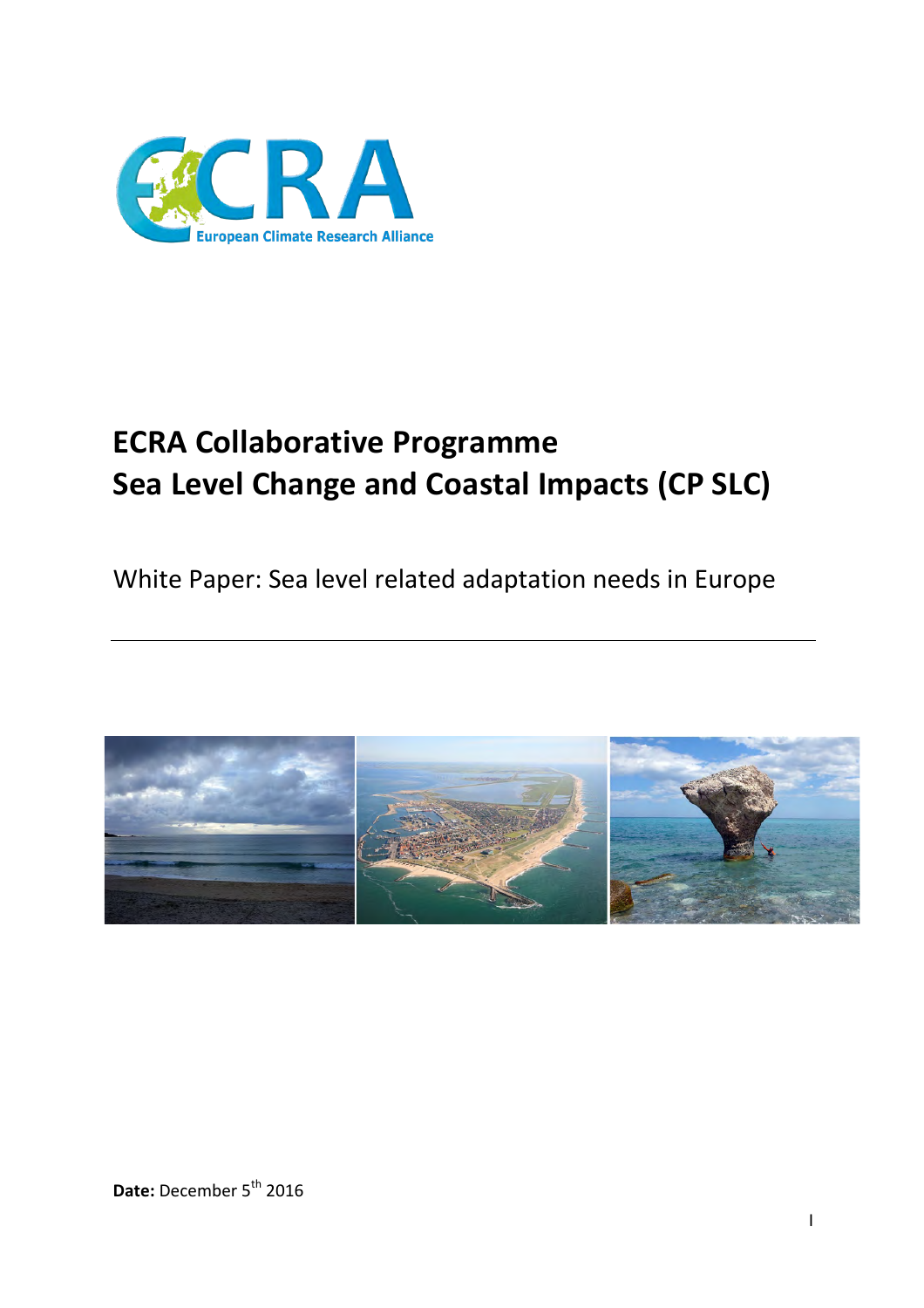#### **European Climate Research Alliance**

The European Climate Research Alliance (ECRA) is an association of leading European research institutions in the field of climate research that has been launched in 2011. ECRA is a bottom-up initiative focusing on the objective to bring together, expand and optimize European expertise in climate research.

In four Collaborative Programmes, ECRA helps to facilitate the development of climate change research, combining the capacities of national research institutions and sharing existing national research capacities and infrastructures. The Collaborative Programmes organise regular Workshops related to relevant topics in climate research. These Workshops are platforms for climate scientists to share knowledge and to extract the most important research needs for the future. These ideas will be formulated in a "White paper" and a "Strategy and Workplan".

**Document version: 1.0** 

**Date:** December 5<sup>th</sup> 2016

**Originators:** J.E.Ø. Nilsen and G. Sannino

Contributors: M. Bordbar, A.R. Carrasco, S. Dangendorf, I.D. Haigh, J. Hinkel, H. Haarstad, J.A. Johannessen, K.S. Madsen, R.E.M. Riva, T. Schmith, M.J.R. Simpson, A. Slangen, T. Wahl, K. Woth. 

Photo credits: J.E.Ø. Nilsen (left), Danish Coastal Authority/Hunderup Aerial Photography (middle), Fabrizio Antonioli (right)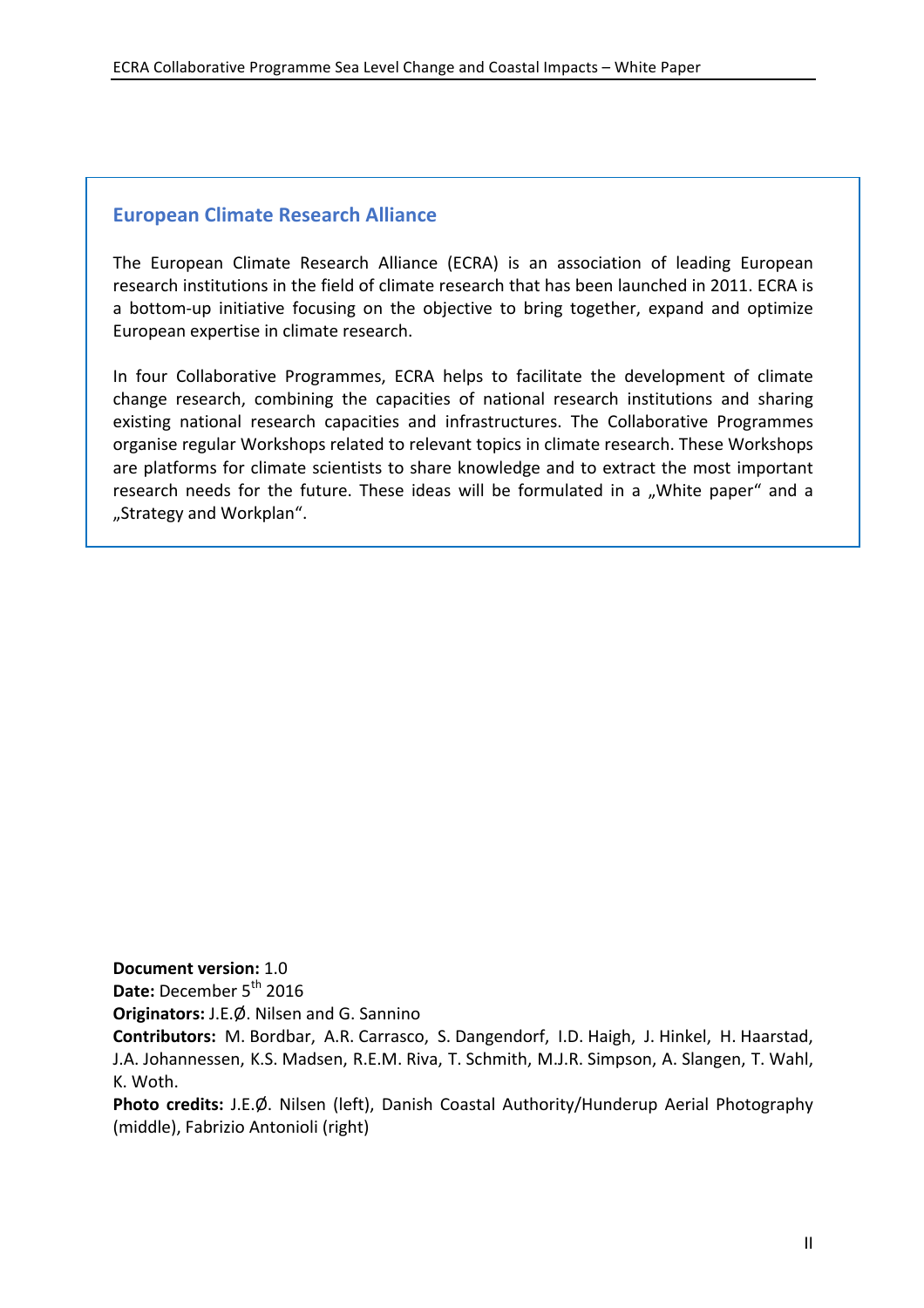### **Table of Contents**

| $\blacksquare$ |                |                                                                           |                |  |  |  |
|----------------|----------------|---------------------------------------------------------------------------|----------------|--|--|--|
|                | $\mathbf{III}$ |                                                                           |                |  |  |  |
|                |                |                                                                           | IV             |  |  |  |
|                |                |                                                                           | 1              |  |  |  |
|                |                |                                                                           | 1              |  |  |  |
|                |                |                                                                           | $\overline{2}$ |  |  |  |
|                | Topic 1:       | Observations of mean sea level change and a better understanding of the   | $\overline{2}$ |  |  |  |
|                | Topic 2:       |                                                                           | $\overline{2}$ |  |  |  |
|                | Topic 3:       |                                                                           | $\overline{4}$ |  |  |  |
|                | Topic 4:       | Potential impacts of, and adaptation strategies to extreme sea levels and | 5              |  |  |  |
|                | Topic 5:       |                                                                           | 6              |  |  |  |
|                | 8              |                                                                           |                |  |  |  |
| $\mathsf{I}$   |                |                                                                           |                |  |  |  |
| $\mathbf{H}$   | 13             |                                                                           |                |  |  |  |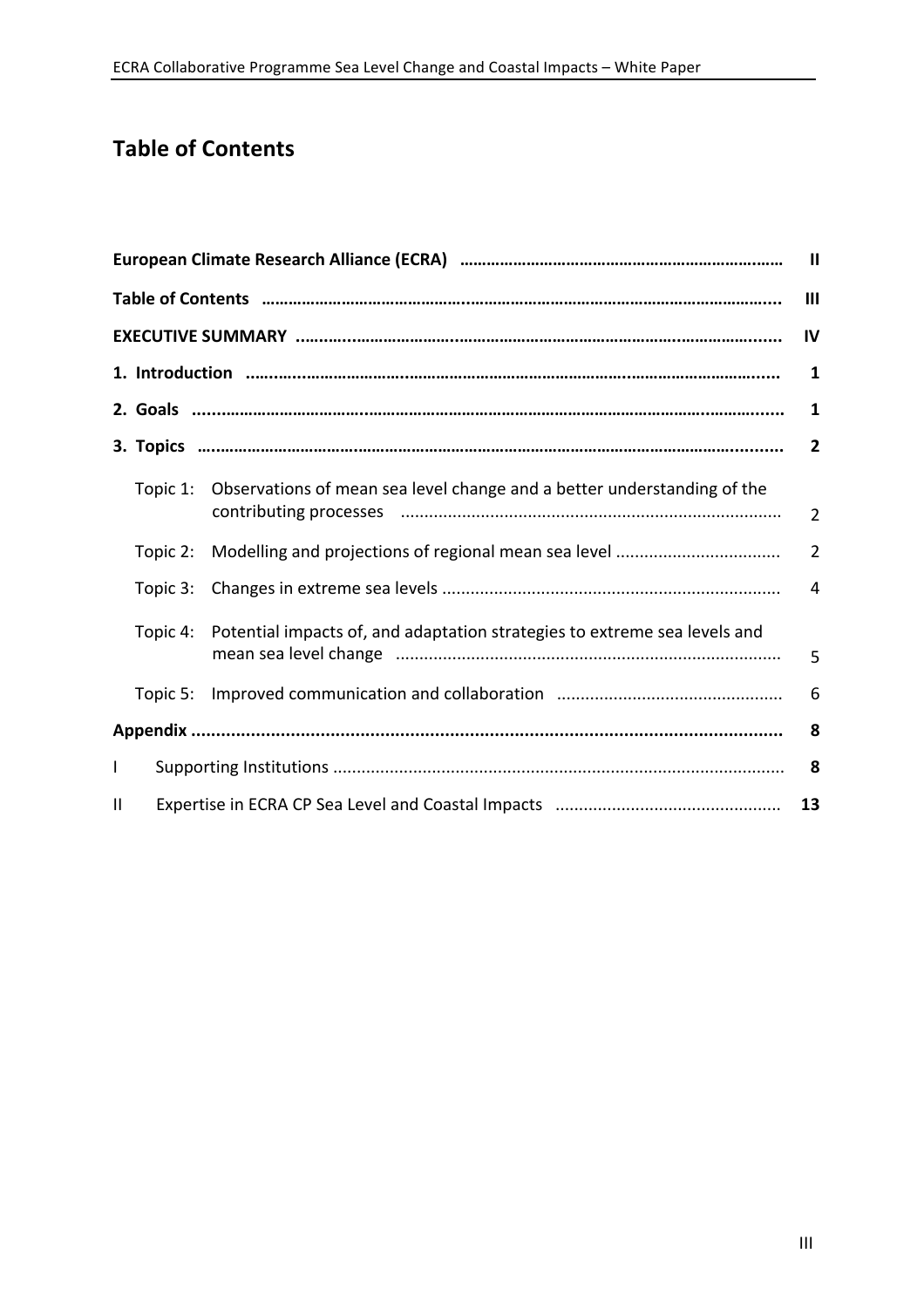### **EXECUTIVE SUMMARY**

Even though sea level rise impacts have already been identified in the literature as a critical variable for the establishment and maintenance of biotic coastal communities, as a threat to biodiversity and as being responsible for the increasing magnitude and spatial extent of storm surge flood hazard, little has been discussed regarding the dimensions of the changes to come. Therefore, more research is needed concerning methods to assess the effects of climate change, establish sea level confidence thresholds, and to create and implement adaptation strategies to face the most drastic sea level rise impacts, particularly those associated with low-probability but high-impact changes.

**The key questions** for the European Climate Research Alliance (ECRA) Collaborative Programme on sea level and climate change (ECRA CP SLC) are as follows:

- How can coastal sea level projections be improved, at global, regional and local scales?
- How can coastal impact assessment, adaptation, and risk management be enhanced?
- How do we best achieve a common understanding of the science and risks amongst stakeholders, policy makers and scientists?

The first question involves long-term mean sea level change and changes in extremes, treatment of uncertainties and likelihood, and modelling capabilities in general. The second question is about adaptation needs and opportunities, and involves challenges due to fundamental geographical and physical differences between Europe's different ocean and coastal domains, different building practices and infrastructure, and the various governance policy practices in different countries. Is it possible to take a uniform approach in handling impact and adaptation assessments in Europe? The third question is perhaps the most pertinent challenge related to a proper and secure funding for collaborative research on sea level, impact, and risks ahead, which is one of the key activities of the ECRA CP SLC.

This white paper has been facilitated by ECRA and developed by the ECRA CP SLC during the ECRA/BCCR Workshop "Sea Level Change and Coastal Impacts - toward adaptation strategies" on June  $21<sup>st</sup>$  and  $22<sup>nd</sup>$  in Bergen, Norway. The white paper will be the base for the upcoming CP SLC strategy to further establish a research plan.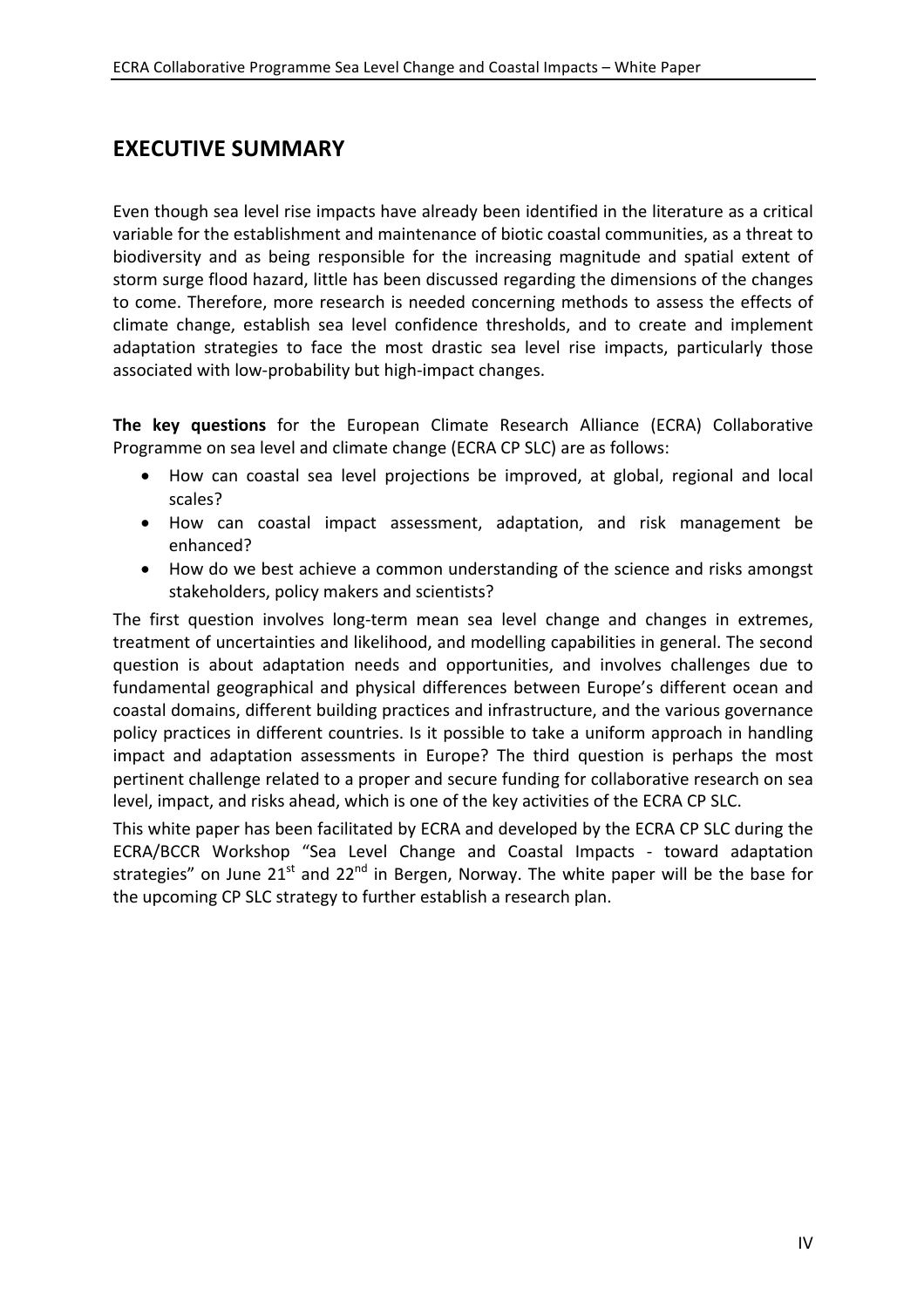# **1. Introduction**

Sea-level rise (SLR) poses a particularly ominous threat to human habitations and infrastructure in the coastal zone because 10% of the world's population (about 0.7 billion people) live in low-lying coastal regions within 10 m elevation of present day mean sea level. Climate projections from the International Panel on Climate Change (IPCC) are increasingly used in decision-making, and the most recent projections from the 5<sup>th</sup> Assessment Report (AR5) predict a global rise of 52–98 cm, and some extreme scenarios reach up to 2 m, by the end of this century under continued high emission scenarios, which would threaten the viability of many coastal cities and settlements.

Sea level extremes can result in coastal flooding and have a high impact including the potential of massive social, economic, and environmental consequences. Sea level extremes occur in concert with a climatic driven sea level rise and will thus reach higher in the future. Furthermore, there are potential changes in storminess or changes in tides. Therefore, both observations and models are essential to assess sea level variability at different space and time scales.

Regional studies combining knowledge of future regional sea level change, sea level extremes, and possible impacts are now starting to become feasible and form a necessary step for our research efforts. The need for global and regional adaptation to climate change is evident, but much more research is still required to refine our understanding of these important issues (expressed by the EU Flood directive, 2007/60/EC). The need for further research has been expressed repetitively after the Marine Strategy Framework from the European commission: 'the major challenge of its own implementation is to attain the necessary scientific knowledge of the elements that defines the state of the marine environment and a substantial need to develop additional scientific understanding to underpin the decision and to secure a successful revision'<sup>1</sup>. Moreover, despite all the progress in research in high-level policy-making, a great deal of work remains to be done. Indeed, the availability of regional-scale comprehensive vulnerability assessment studies, which are required by local stakeholders for designing adaptation strategies at the local level, is still limited.

# **2. Goals**

 $\overline{a}$ 

Assessments of coastal impacts and adaptation to sea level changes are the ultimate goals for our contribution to society, where extreme events, regional sea level rise and appropriate adaptation measures on a local scale are in focus. A careful analysis of the interaction of different components contributing to local sea level changes and more accurate probability distributions for risk assessments are needed. This includes the mapping of scientist's expertise, assets and human activities for risk management, as well as shared experiences in applying suitable and cost-effective adaptation strategies.

The main goals are to encourage: (a) advances in the multidisciplinary observing system tailored to global, regional, and local sea level change; (b) the improvement of the reliability of model scenarios/predictions, accounting for the effect of both, regional sea level change

<sup>1&</sup>lt;br>See more at http://ec.europa.eu/environment/marine/good-environmental-status/index\_en.htm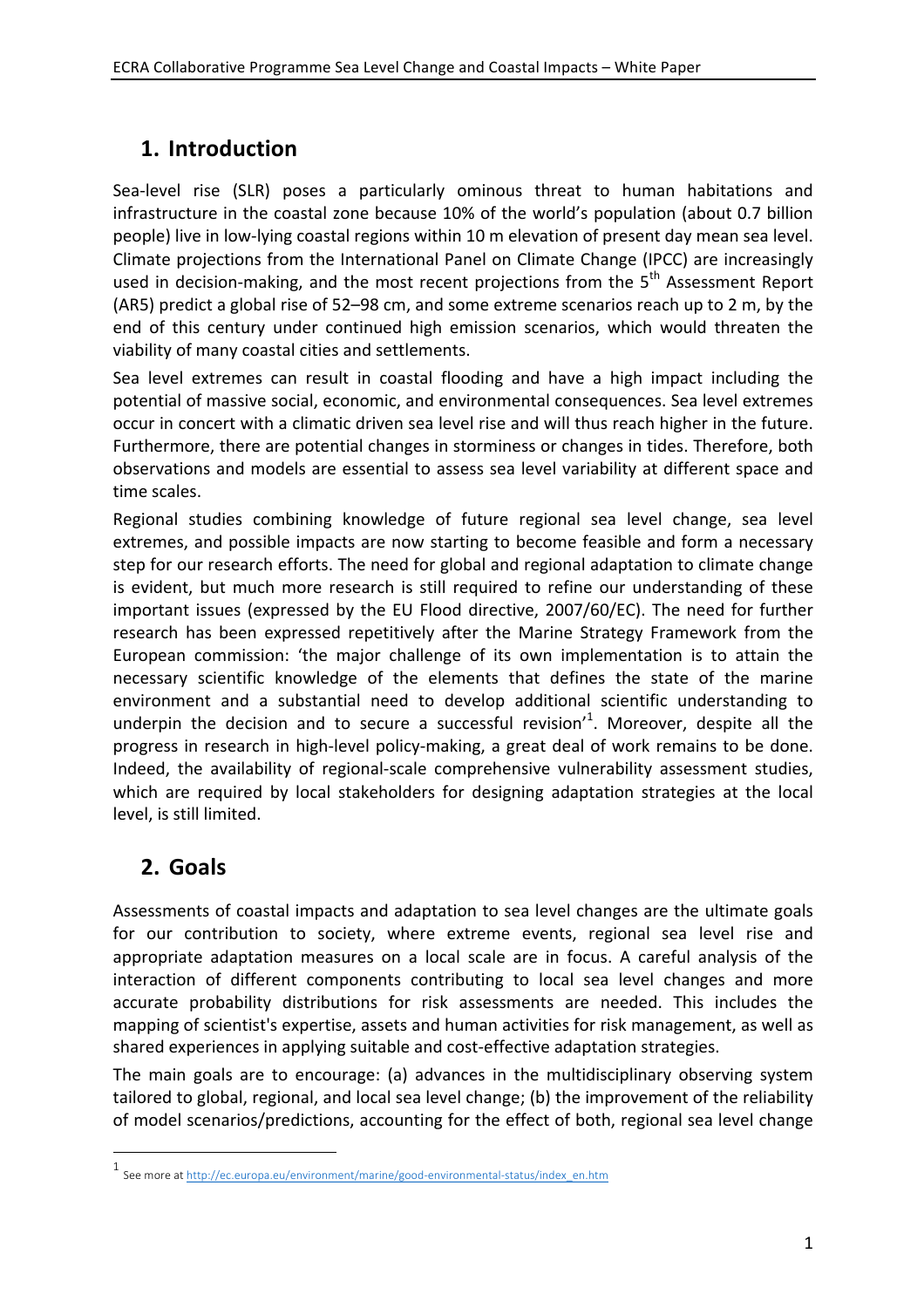and extreme events, on the evolution of coastal areas; (c) the downscaling of sea level rise, i.e. from the global level to regional and local levels in order to classify patterns of evolution; and (d) the evaluation of the impacts of regional sea level on coastal communities and the effectiveness and efficiency of adaptation interventions.

### **3. Topics**

The following five research topics are currently the most important challenges named by ECRA CP SLC for improving sea level predictions and projections, impact and adaptation assessments, and communication with stakeholders, policy makers, and the public. Although the topics are grouped thematically below, the key for a successful implementation of collaborative research is to focus on interdisciplinary research, since meaningful results depend on their applicability across all disciplines and topics. Topic 5 addresses this overarching aspect of interaction between natural and social scientists and stakeholders. 

**Topic 1: Observations of mean sea level change and a better understanding of the contributing processes** are important in order to improve the modelling of future regional sea level change.

- **►** Combined use of different types of Earth System data is necessary in order to properly understand processes governing variability and long-term change, both on a global and on a regional scale. This include (but is not limited to) sources like altimetry, gravimetry, tide gauges, ocean temperature/salinity profiles, in situ ocean current measurements, and GNSS. Furthermore, the use and development of advanced statistical techniques to realise the combination of observations and provide reliable error estimates are needed.
- **►** Paleo sea-level records help placing modern changes in context and can be used to constrain estimates of future sea level change. On a regional scale paleo records aid estimations of present and future vertical land motion. Paleo sea-level records can also help to place observed extreme events in a historical context.
- Ø **Assimilation of high quality observational data**  into operational models and development of decadal prediction systems is not only essential for prediction of decadal sea level changes (see Topic 2), but does also provide tools and results that can be used to study the underlying processes. Observations can also serve as validation of projections, if these would be to start within the observational period.

**Topic 2: Modelling and projections of regional mean sea level** need to be improved in order to provide useful local information for assessments of future impacts and adaptation. There are different aspects to this, and we address them in prioritized order below.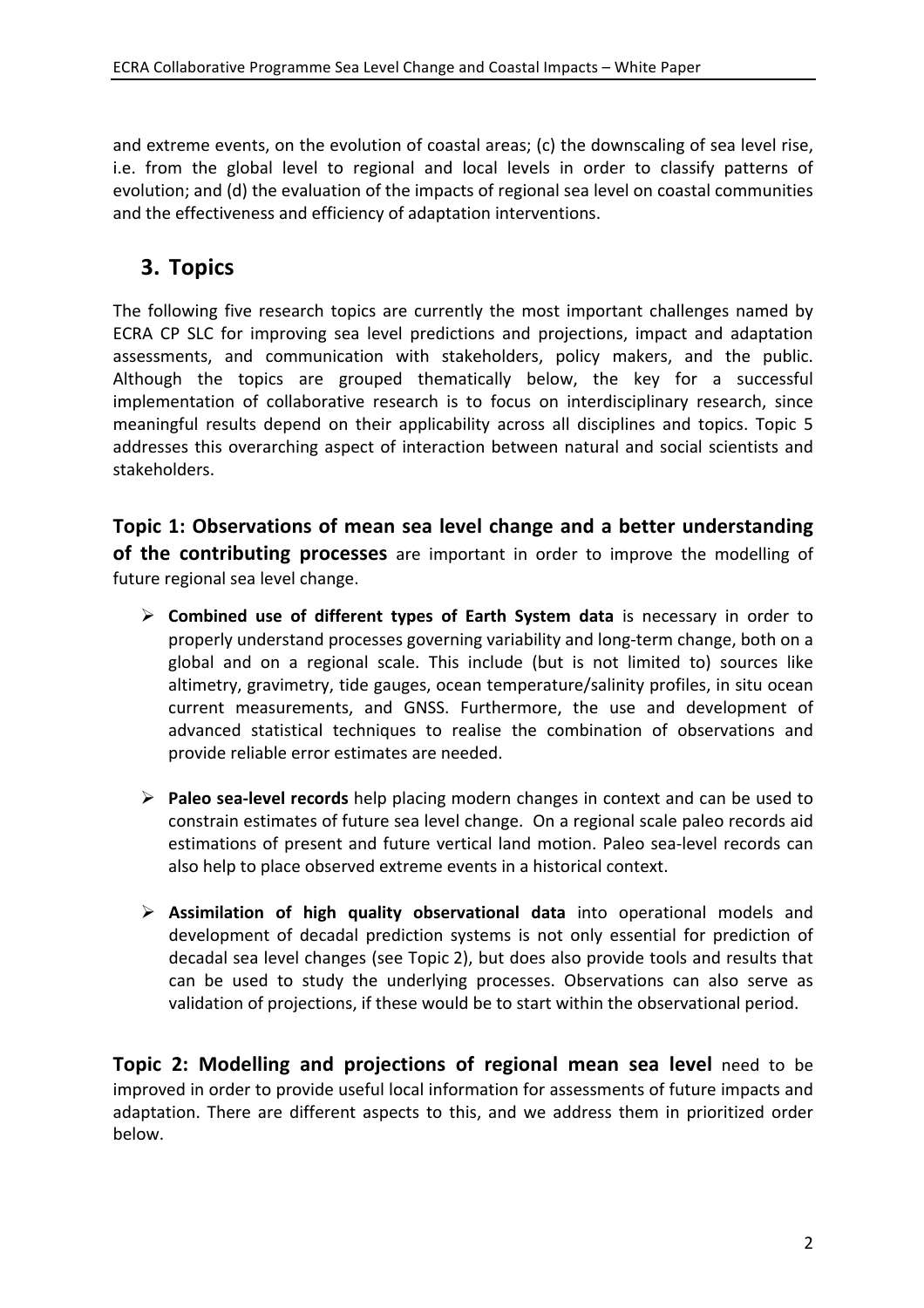- $\triangleright$  The largest and the most uncertain contributions to relative regional sea level change need to be in research focus. For European coasts these are regional steric/dynamic changes, vertical land motion, and Antarctic ice-dynamics. The latter has very little regional difference over Europe, but is nevertheless the contribution that holds the largest potential amount of sea level rise, with poorly defined uncertainties in speed, magnitude and timing. The two former are the ones where progress in regional estimation and reduction of uncertainty can be expected faster, through concerted research efforts. For vertical land motion, better spatial coverage of observations, development of improved GIA models, and focus on other more local land motion processes are needed.
- $\triangleright$  Ocean models should resolve the regional physics governing continental shelf and coastal sea level change on a local scale. This may be achieved by either using higher resolution climate models or by nesting of finer resolved models. However, it is still uncertain which particular processes are most important, and whether they can be modelled correctly by exclusively improving the resolution of existing models, or to what extent new model systems have to be developed. In general, little is currently being done on regional scale with respect to ocean dynamics and expansion in the available projections.
- **► Uncertainties and confidence in projections** need to be reduced and improved, respectively. In general there are three sources for uncertainties in climate projections: emissions scenario uncertainty, model uncertainty, and natural variability. For the sea level research community, it is purposeful to focus on the two latter. The model uncertainty may potentially be reduced if model performance is improved as mentioned above, but increased knowledge of any missing processes and the natural variability at play, will improve assignments of confidence to the projections. Higher confidence in projections will improve the usefulness of the ensemble spreads as basis for probability distributions, which is a prerequisite for risk assessments (see also about extreme sea levels below). This can be reached by further research on evaluating model performance, natural variability, and climate forcing.
- **► Upper tail risks of regional sea level rise** are particularly important for adaptation of key infrastructure. The upper tails of the probability distributions represent low probability, high impact events. In order to acquire total sea level probability distributions that cover also these events, the combination of contributions to sea level and their probability distributions should be assessed. Several contributions could be assigned skewed distributions, according to their nature (e.g., icedynamics). The resulting probabilities of upper bounds can also be relevant for high impact assessments (which links to what is called *possibilistic* scenarios, see below).
- **► Decadal prediction systems** will improve several aspects of our knowledge of the system and the way we model it. Directly, becoming able to predict slow changes in the mean sea level will facilitate better risk assessments of combined high water and extreme storm events (see Topic 3). But as important is the inevitable increase in our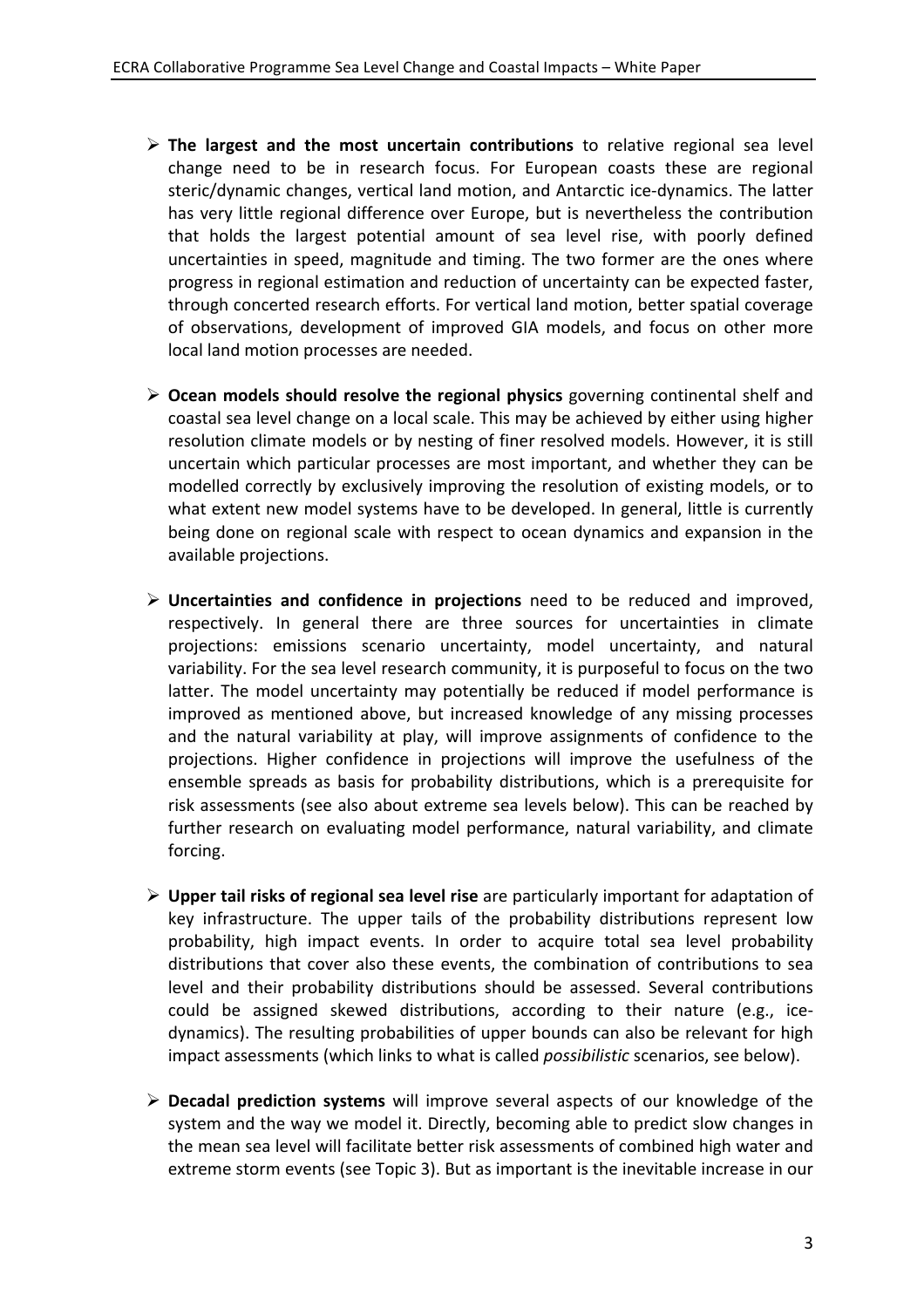fundamental understanding of all the above issues, such as regional physics, uncertainty, natural variability, processes involved, and model performance and confidence in the projections. Prediction systems may also aid the development of useful projections for planning horizons shorter than the centennial scale.

- $\triangleright$  **Particular regions of Europe** are the Baltic, Mediterranean, and Black seas, as well as the North Sea and the Arctic coastline. These seas are not properly resolved in the atmosphere-ocean general circulation models used for sea level projections. Some, in particular the enclosed seas, have special tidal regimes and sensitivity to weather and storms. Some of these also happen to have the most densely populated coastlines in Europe. These regions need special focussed research efforts, in most aspects treated in this document.
- **Example 1** P Reduction of emission scenario uncertainty is a scientific topic from the socioeconomic side that feeds back to the natural science research on sea level projections. Currently the uncertainties of the modelled projections are larger than the emission scenario dependence, but there is a need for less ambiguous sea level projections, in order to take efficient adaptive measures.

**Topic 3: Changes in extreme sea levels** need to be assessed and projected on regional to local scales. This requires the promotion and development of consistent methodologies across Europe and between research groups and disciplines.

- $\triangleright$  **Storm surges and flood risks** need to be better known along our coasts, and ideally the same analysis methodologies should be used across Europe. There are efforts to provide consistent datasets for extreme value statistics and return levels, and these should be further supported. Methods for calculation of local values range from statistical analyses of tide gauge data and spatial interpolation methods to the use of storm surge modelling. Further research topics are the physics of sea level response to storms in our region, the likelihood for compound effects of maximum mean sea level, tides, and storm influence, as well as the combination of pluvial/fluvial flooding and storm surges.
- $\triangleright$  Combining extreme sea level estimates with mean sea level projections in order to estimate future extreme levels is an emerging subject of research. Assuming the mean sea level change is what will change the extreme levels in the future, allowances can be calculated for how much the extreme statistics (i.e., return levels) has to be increased in order to preserve probability of flooding (Hunter, 2012). The methodology depends on the methods used for extreme-value statistics, as well as a direct assignment of probability to the ensemble spreads of the projected mean sea level changes (see above). In particular, the influence of the shape of probability distributions for sea level projections on the allowances, is unknown. Hence, there is large potential and urgency for research aimed at providing consistent allowances for the European coasts. It may also be worthwhile to investigate alternative methods to combine extremes with projected changes in mean sea level.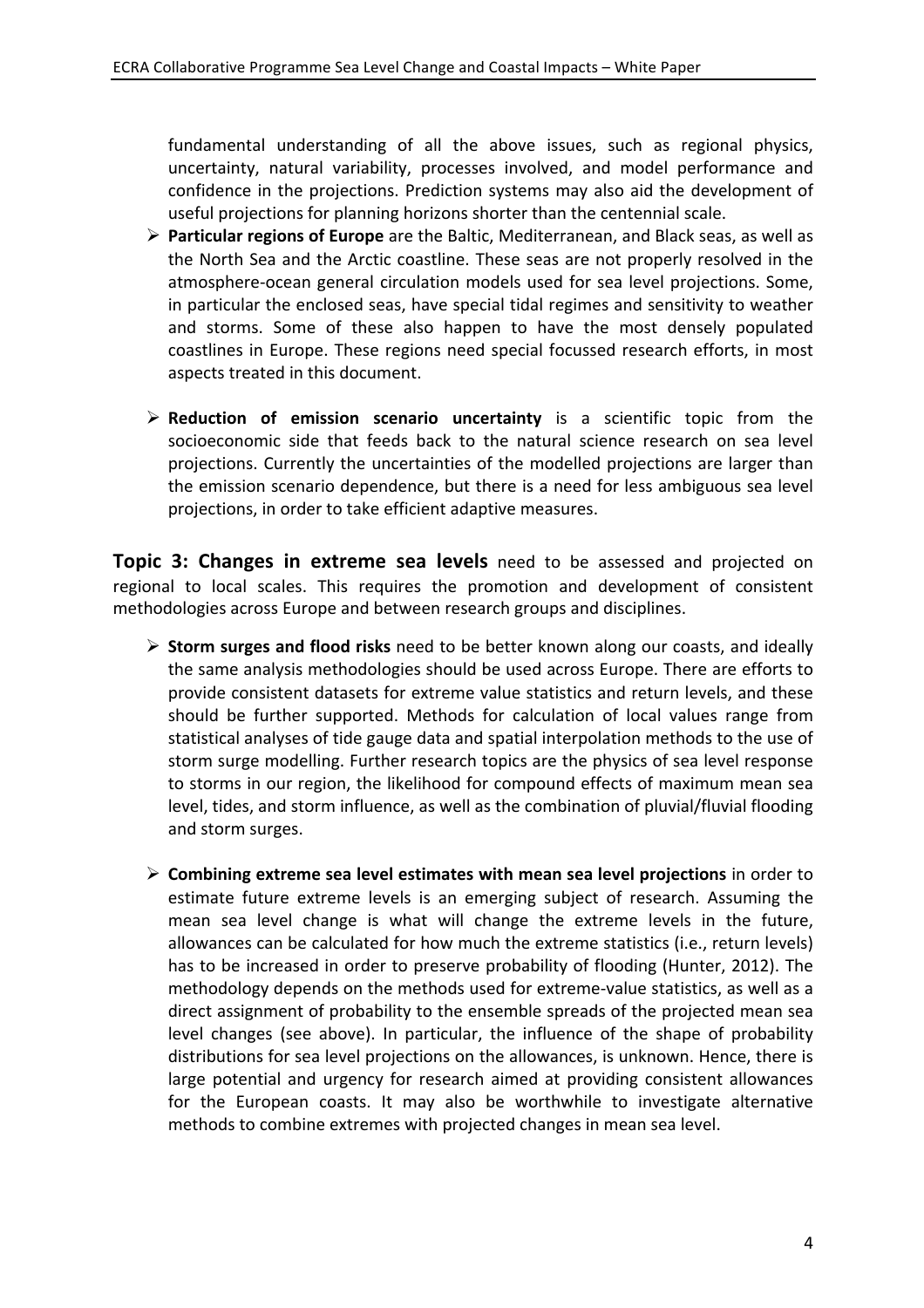$\triangleright$  Changes in storms, wave climate, tidal regimes, and their interaction with changing **mean sea levels** are subjects not widely incorporated in sea level change research efforts today, but of importance for potential future impacts. The methods described above do not take into account future changes in the storm surges themselves; there is currently little knowledge on this topic and some studies have revealed contradictory results for the same regions. For Europe long-term changes in 100- and 1,000-year return water levels by the end of the century are expected to be small on average  $( $6 \text{ cm}$ )$  even under high emission scenarios, with larger changes in certain areas such as the UK west coast and the eastern Baltic (Vousdoukas et al., 2016). These changes are small compared to the expected contribution of mean sea level rise, but superimposed will be the significant (and likely more important) variations on decadal to multi-decadal time scales (also compared to decadal mean sea level variability). Wave action has both the ability to inflict damage to structures, as well as to inundate regions by wave run-up, which will also be affected by mean sea level rise when surf zones move closer to shore and existing protection measures. With changed sea level in shallow regions such as continental shelves the tidal patterns may change, leading to changes in coastal tidal ranges in some regions. The assessments of climatic changes in wave climate and tidal patterns are hitherto limited. The temporal clustering of events is also a topic that is poorly understood but has important practical and financial implications.

**Topic 4: Potential impacts of, and adaptation strategies to extreme sea levels and mean sea level change** need to be assessed regionally using consistent methodologies across Europe and between research groups and disciplines. A specific focus is placed on extreme events. Although mean sea level change can be harmful by itself it is the extreme events that have the largest potential for damage, today and also in the future.

- $\triangleright$  Socio-economic impacts of sea-level rise, extremes and adaptation measures on human settlements and human activities need to be assessed and mapped out for our coastal regions. As highlighted in IPCC AR5, only few coastal impact assessments consider socio-economic impacts and adaptation and those that do generally focus on hard protection options, ignoring the wider range of adaptation options such as soft protection options, accommodation options and retreat options (Wong et al., 2014). Integrated models need to be developed to capture the interaction between potential impacts and diverse human adaptation strategies, as well as increasing pressures of population and economic development in coastal areas. The search for solutions is challenging and needs to take into account timescales, spatial variability, eco-morphology, water quality, socioeconomic impacts, and adaptation measures, as well as to consider how to set goals and measure improvements. Hence, there is a need for integral analysis of the problems and development of metrics that can be used by the several disciplines involved.
- $\triangleright$  **Adaptation governance and risk management** is needed for society in the face of the potential impacts. Research on socioeconomic risk management and risk governance is thus one of the ultimate research topics in our strategy. Coastal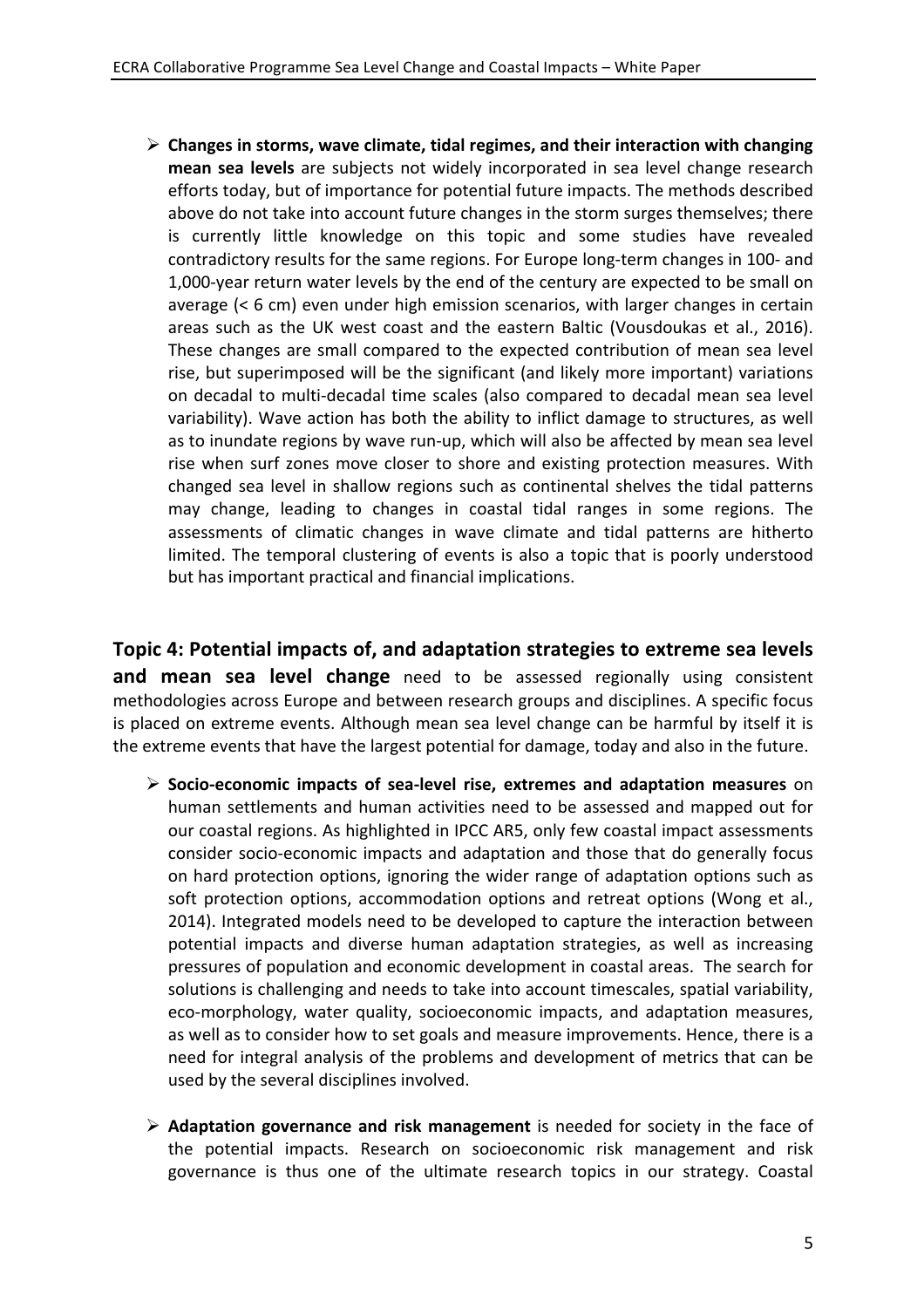adaptation needs to respond to multiple sea-level related risks (erosion, extreme event flooding, loss of land, loss of habitat, salinity intrusion, etc.), cuts across a variety of economic sectors (transport, tourism, fishery, agriculture, urban, etc.) and involves collective action amongst public and private actors at various levels of decision making and in the context of multiple policy goals. Adaptation cannot be readily ruled by a single list of guidelines. Adaptation challenges individuals, communities and governments to make good decisions that are suitable to local contexts. Moreover, given the heterogeneity of its concerns, there are likely to be many barriers to adaptation that range across scales, sectors and places. Therefore, research is needed to understand how societies currently deal with such complex coastal risks and management goals, which physical, technological, financial and institutional barriers arise and how they can be overcome, as well as how to improve decision making in the face of the deep uncertainties in the evolution of mean and extreme sea-levels risks as described in Topic 2 and 3.

The IPCC (2001) notes that adaptation can be planned  $-$  the result of a deliberate policy decision  $-$  or autonomous  $-$  not a conscious response to climate change but rather to accompanying changes in natural or human systems. Therefore, the simple implementation of an adaptation measure is not an endpoint; rather, adaptation is an ongoing process requiring the constant prioritisation of risks and opportunities, the implementation of risk-reduction measures, and reviews of their effectiveness. Hence, the performance of any adaptation measure (within the scope of an integrated coastal zone management framework) should be carefully monitored during its implementation to improve its maintenance and other future interventions (UNEP, 2010). Also, the development of a common indicator system for adaptation could be probably feasible.

**Topic 5: Improved communication and collaboration** between natural, social and economic scientists, stakeholders, policy makers, and the public, is a prerequisite for advancement of both research and decision-making on adaptation. It now seems widely acknowledged that adaptation to climate change requires more than facts; it matters a great deal how those facts are translated and made sense of in society and among decisionmakers. For climate science this has been a difficult challenge. Climate change is typically defined in physical terms, often at the global scale, and using large time-horizons, which means that it is decoupled from the way people typically experience their surroundings (Hulme, 2008). Addressing coastal adaptation requires a trans-disciplinary approach that builds up a common understanding of the climatic changes and potential impacts, as well as a mutual understanding of the respective interests and needs of policy makers, researchers and practitioners.

Coastal impacts of climate change may in fact be one of the areas where such work transcending the traditional barriers in knowledge production can be achieved. Arguably, rising sea levels and challenges of coastal management are more directly experienced, and can be easier visualized and communicated, than many other climate change effects. For example, maps of how shifting coastlines may put land under water can illustrate these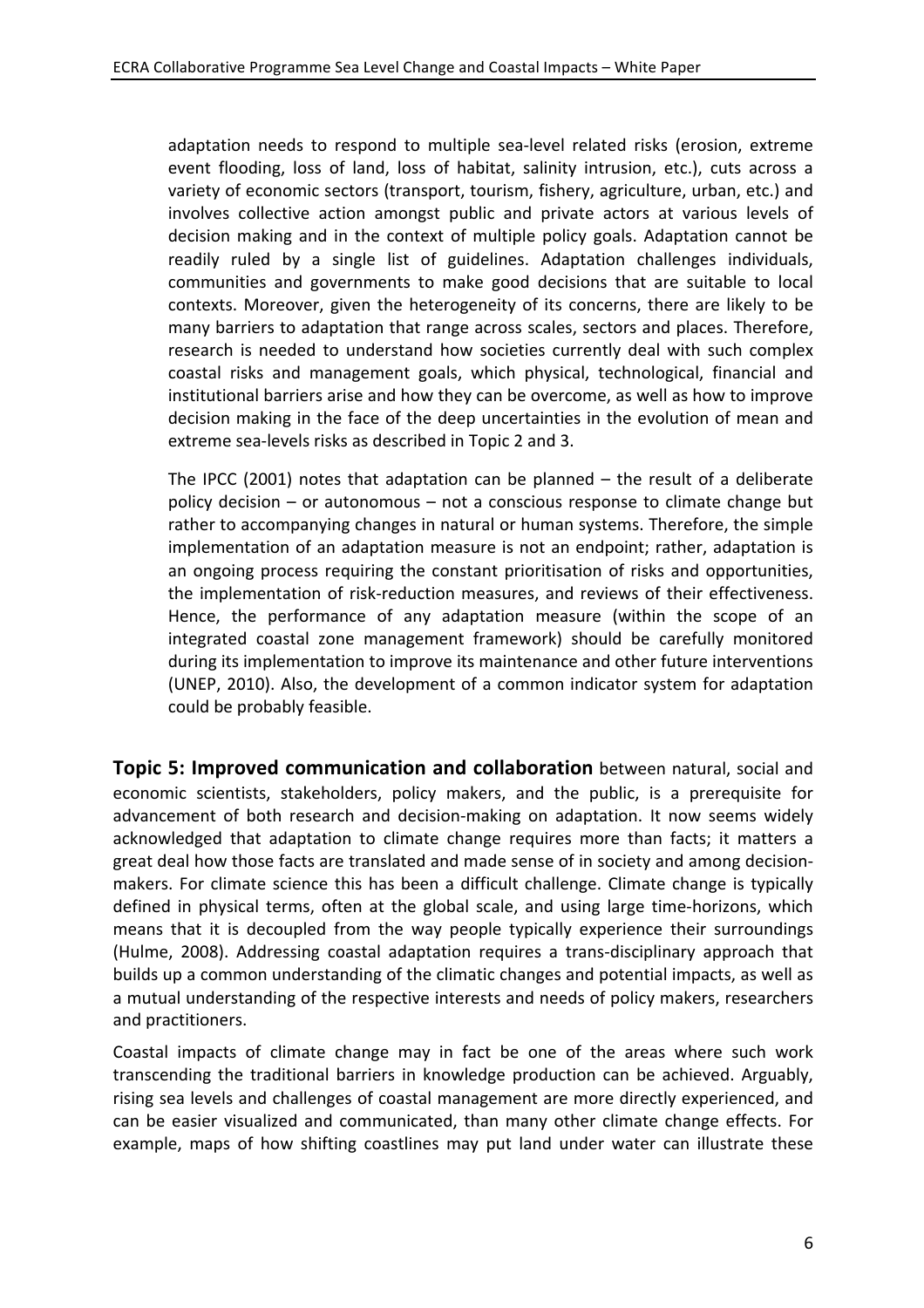changes on a human scale, which can in turn bring home the message that adaptive measures need to be taken.

Nevertheless, there is scope for better work to link what we know about sea level rise, the risks and uncertainties of these assessments, and the measures that need to be taken by society. This involves several aspects:

- **E** Appropriate terms to communicate sea level change and impacts across the science– society–policy interface should be revised. This ranges from the simple choice of parameters (e.g., ensemble mean vs. percentiles or scales at which results are presented) to more fundamental methodological concepts (e.g., using probability or considering any possible scenarios; upper limits instead of probabilities). Also, a more shared understanding is needed on general issues relating to adaptation (e.g., what are useful time horizons for planning and adaptation?). Natural scientists can work with social scientists and others to develop parameters and concepts that can be understood and their information acted upon in society.
- $\triangleright$  **Co-design of projects** from the start is necessary in order to achieve trans-disciplinary communication and co-production of knowledge that can be practically relevant for decision-making. There is at least a rhetorical emphasis on the importance of these types of projects now, even though it remains to be seen whether the multiple barriers to the funding of co-designed projects can be overcome. The critical success factor for these projects is likely that they are problem-oriented and that the problems are defined together by different knowledge communities.
- **≻** Collaboration with other initiatives focussing on communication between natural and socioeconomic research in climate (e.g., Future Earth) should be increased in order for the sea level and impact research community to succeed in making a common effort. There is also scope for better cooperation between neighbouring countries, regions and communities which are experiencing the same challenges, to learn from experience, optimize procedures, and share data and results.
- **► Community engagement and education** is particularly important because there is still significant reluctance in many communities to accept adaptation. This is likely due to lack of knowledge and adaptive capacity, but also to unclear science communication around risk and uncertainties. In the context of the post-financial crisis austerity, many European communities are in precarious economic situations where it seems reasonable to focus on shorter-term challenges of employment and basic services. This has reduced economic, institutional and political capacity to deal with adaptation. In turn, this challenges scientists to engage with communities in adaptation, and to help construct adaptive practices as part of broader social change.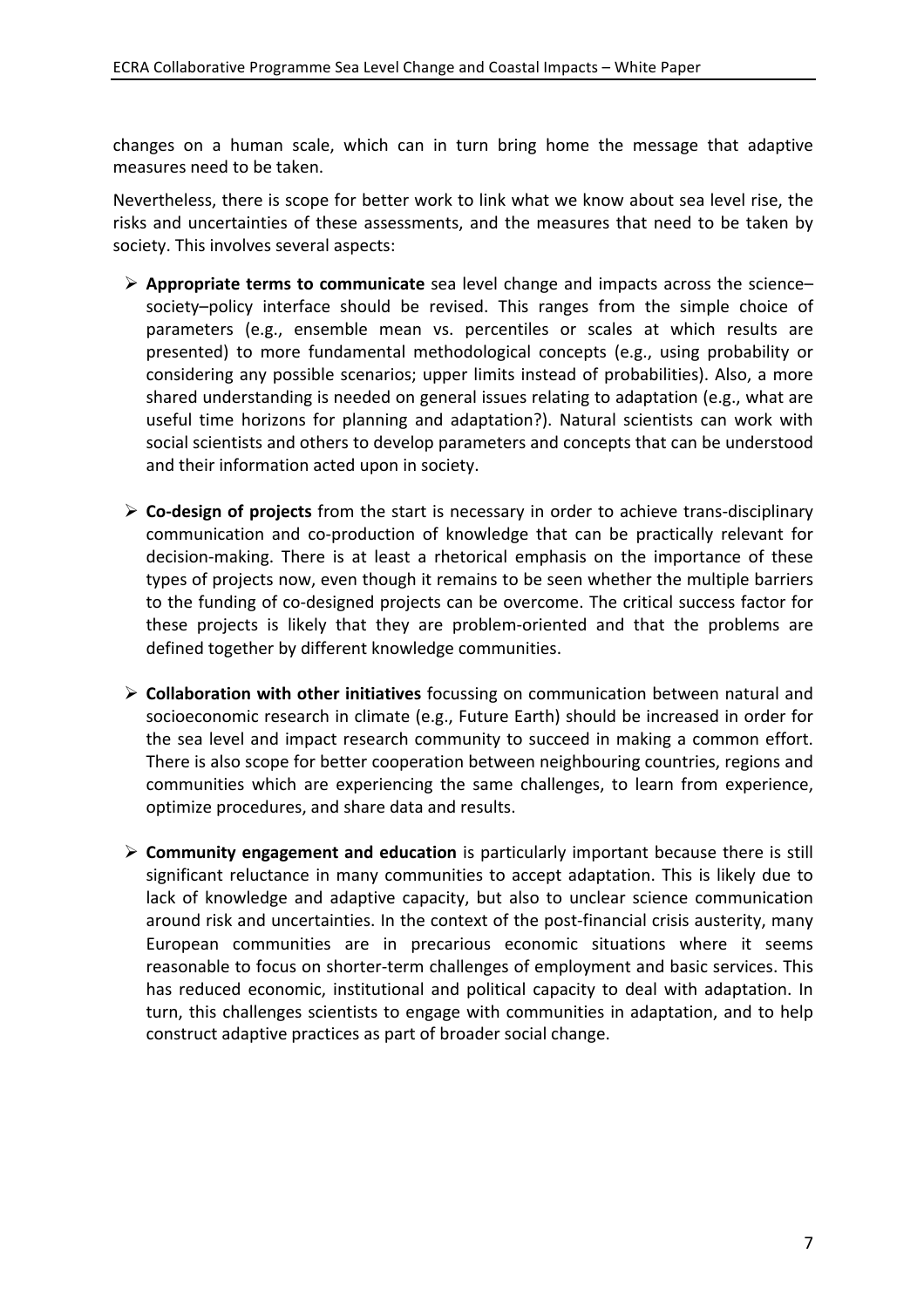## **Appendix**

#### **I.** Supporting Institutions in ECRA CP Sea Level Change and Coastal Impacts

#### *ECRA members*

#### **Bjerknes Centre for Climate Research (BCCR)**

The Bjerknes Centre for Climate Research (BCCR) is a collaboration on climate research, between the University of Bergen, Uni Research, the Institute of Marine Research, and NERSC (see below for relevant partner institution description). BCCR covers most topics related to climate science, and is a key provider of first-rate knowledge on climate change to policy makers, industry, and the general public. The overall aim of the Bjerknes Centre is to understand and quantify the climate system for the benefit of society.

#### **Danish Meteorological Institute (DMI)**

The Danish Meteorological Institute (DMI) provides meteorological, oceanographic and climate related services and research to the community of Denmark and Greenland, including surrounding waters and airspace. DMI holds the national responsibility for storm surge warning, and we have a long tradition of sea level observations and storm surge forecast development in close collaboration with stakeholders and international colleagues. DMI has significant experience as provider of operational oceanographic products for the Baltic Sea as a key partner for EU in the Copernicus Marine Environmental Service and is active in the research and application of coastal altimetry, especially for storm surge purposes. DMI also has extensive experience in climate research: we have developed and maintained state-of-the-art global and regional models for the climate system of atmosphere, ocean, sea ice and recently also Greenland ice sheet. We also act as knowledge centre for climate in Denmark and provide in-depth information and advice on climate and climate change to governmental institutions and the general public.

#### Delft University of Technology, TU Delft Climate Institute (TU Delft)

TU Delft's mission is to make a significant contribution towards a sustainable society for the twentyfirst century by conducting ground breaking scientific and technological research, which is acknowledged as world-class, by training scientists and engineers with a genuine commitment to society and by helping to translate knowledge into technological innovations and activity with both economic and social value. The TU Delft Climate Institute brings together the available climaterelated expertise: research activities include, but are not limited to, the creation of sensors, the development of geophysical models and the study of strategies to cope with climate change.

#### **GEOMAR** - Helmholtz Centre for Ocean Research Kiel

This centre is one of the world's leading institutes in the field of Oceanography and Marine sciences. The institute investigates the chemical, physical, biological and geological processes of the seafloor, oceans and ocean margins and their interactions with the atmosphere. It consists of four research divisions including: Ocean Circulation and Climate Dynamics, Marine Biogeochemistry, Marine Ecology and Dynamics of the Ocean's Floor. With this broad spectrum GEOMAR is unique in Germany. Additionally, the centre has successfully bridged the gap between basic and applied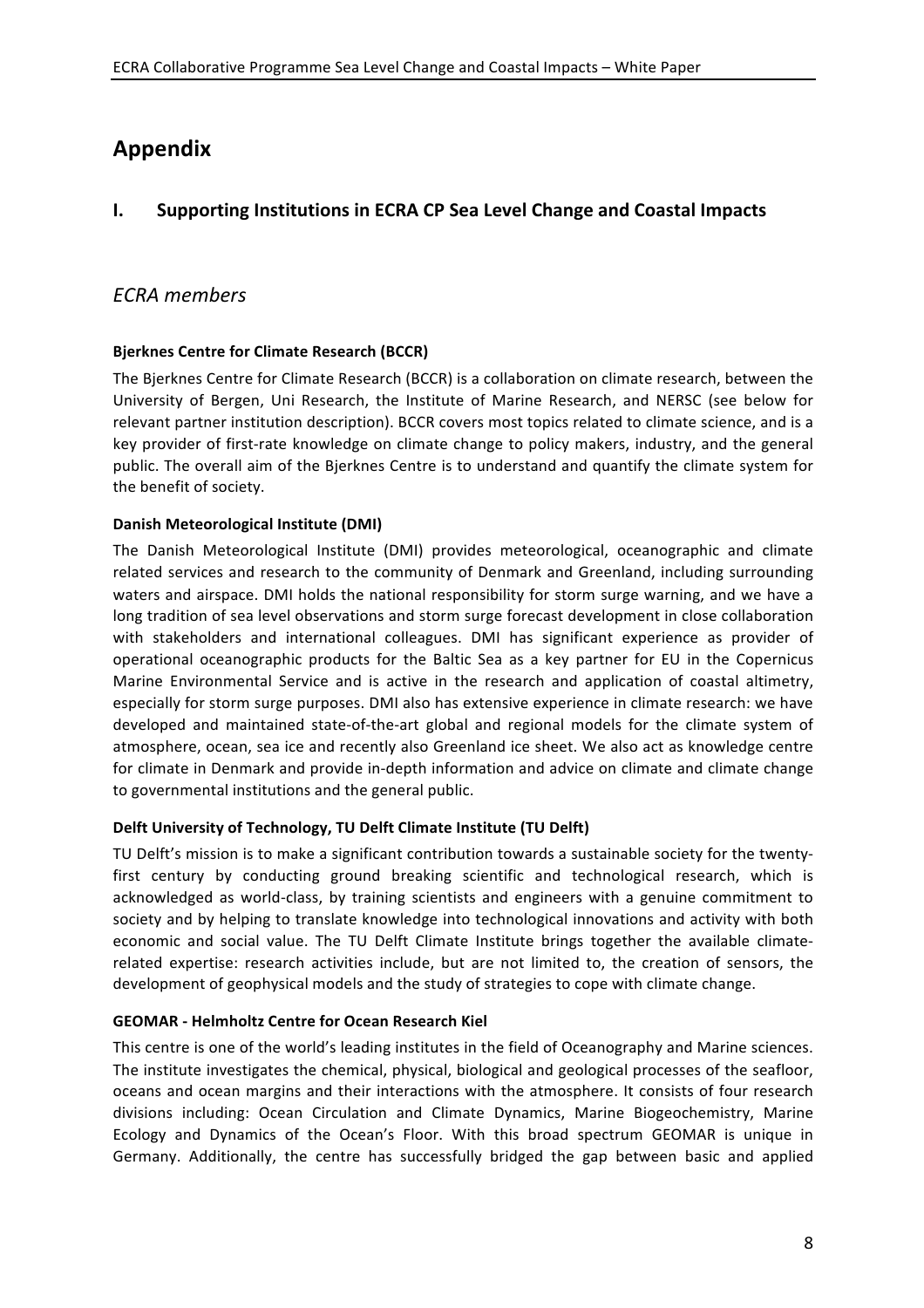science in a number of research areas. The GEOMAR is a foundation under public law jointly funded by the federal (90 %) and state (10 %) government. GEOMAR has a scientific staff of 950 and a yearly budget of around 72 Mio Euro.

#### Helmholtz-Zentrum Geesthacht Centre for Materials and Coastal Research, Geesthacht, Germany **(HZG)**

HZG is one of 18 members of the Helmholtz Association of German Research Centres. HZG comprises 3 research institutes, among them the Institute for Coastal Research (IfK) focusing on environmental research in marine, coastal and polar systems. Since the year 2000, researchers at HZG have coordinated some 35, and have participated in more than 110 EU projects co-financed by the European Commission through FP5, FP6 and FP7 priority programs. HZG has a long tradition in analyzing past and future long-term changes in coastal and shelf sea climate and also in analyzing sea level variability, including extreme events (storm surges). For this purpose, HZG maintains a variety of state-of-the-art numerical models such as regional atmosphere, tide-surge, or wind wave models and participates in international modelling groups such as the Climate Limited Area Modelling Group (CLM) or the WISE (Waves in Shallow Water Environment) group. The core area of research is the North Sea and the Baltic Sea.

#### **Italian National Agency for New Technologies, Energy and Sustainable Economic Development (ENEA)**

The Italian National Agency for New Technologies, Energy and Sustainable Economic Development (ENEA) consists of nine research centres and five laboratories across Italy, and its headquarters in Rome. Its research and innovation activities are focused on seven sectors, mainly Energy Efficiency, Renewable Energy Sources and Nuclear Energy, and furthermore Climate and Environment, Safety and Health, New Technologies, and Electrical System Research. It has total staff of over 2,700. ENEA's activities within the Climate and Environment sector focus on Environmental Characterization, Prevention and Recovery; Environmental Technologies; Energy and Environmental Modeling; Marine Environment and Sustainable Development; and Expeditions in Antarctica and Research in Polar Areas.

#### **Nansen Environmental and Remote Sensing Center (NERSC)**

The Nansen Center is an independent research foundation founded in 1986 and affiliated with the University of Bergen, Norway. NERSC conducts basic and applied environmental and climate research with interdisciplinary scientific expertise in satellite remote sensing, modelling, and data assimilation. Research foci are in Earth sciences, particularly covering topics such as physical and biological oceanography, meteorology, sea ice/cryosphere studies, hydrology and climate studies, including remote sensing in all these themes.

#### **Swedish Meteorological and Hydrological Institute (SMHI)**

SMHI is carrying out research at the frontier of regional climate modelling and is actively participating in global climate modelling efforts (as a leading partner in the EC-Earth consortium). Model development and process understanding as well as climate projections and decadal prediction are integral components of the modelling strategy. In that set-up, the Arctic is a key research area for SMHI.

#### **Technical University of Denmark (DTU)**

The Technical University of Denmark (DTU) conducts research and teaching in the areas of engineering and natural sciences, with a focus on sustainability. DTU is furthermore involved in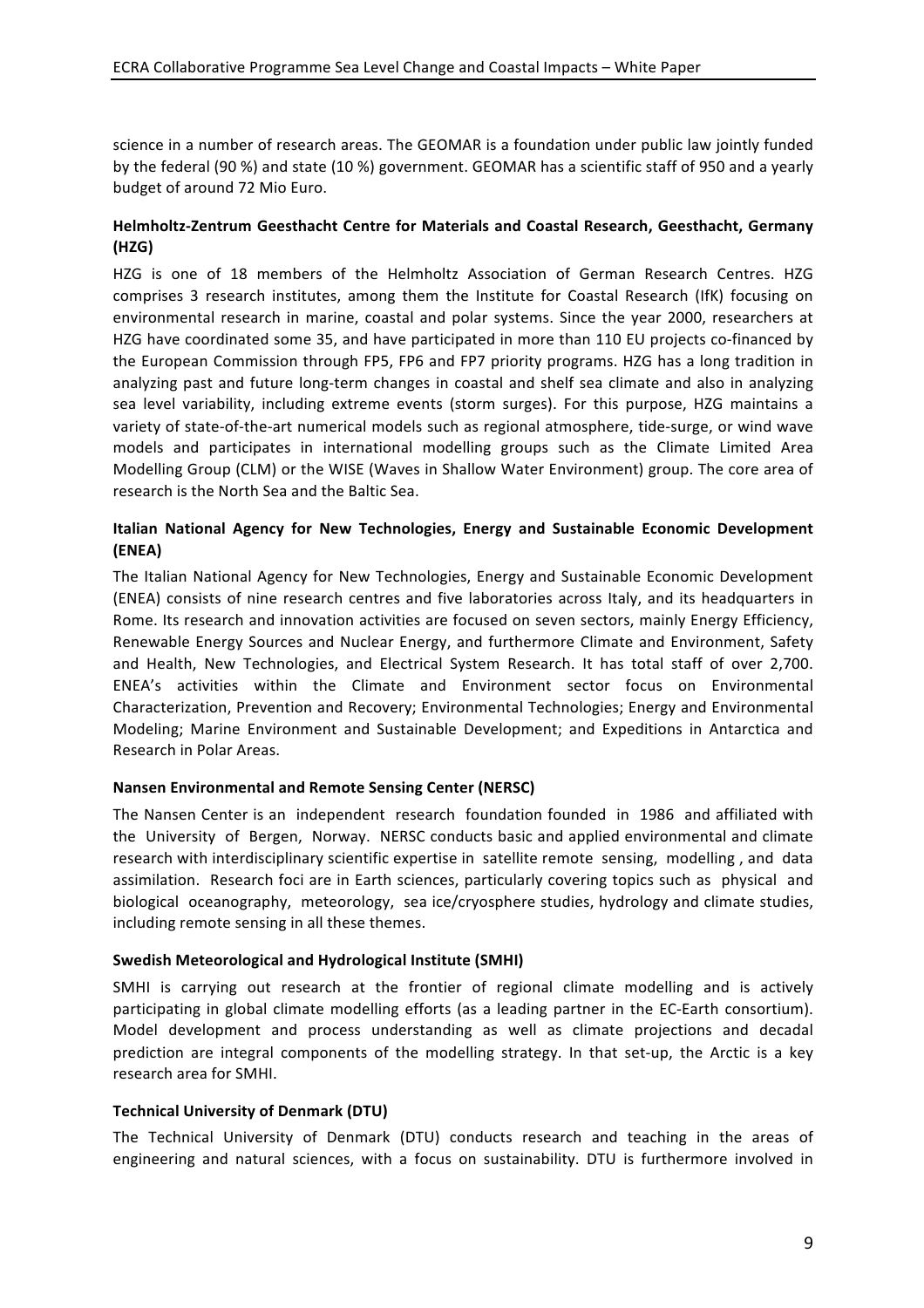industrial collaboration and public sector consultancy. DTU's main campus is in Lyngby, with several other departments and research centres located across Denmark. It offers over 30 Bachelor and 50 MSc programmes and 19 PhD schools. A total of 10,311 students were enrolled in 2014, with a staff of 5,813. Its expenses were DKK 4.8 billion (ca. €644 million) in 2014. Of DTU's 60 institutes, centres and research groups several engage in climate change and sustainability issues across disciplines and institutes. The Department of Management Engineering runs a research group on Climate Change and Sustainable Development. It conducts technical and economic research into climate change impacts, mitigation and adaptation. E.g., DTU Space conducts research into climate change, sea level rise and extremes, and the institute has a particular regional focus on North European and Arctic conditions.

#### The Royal Netherlands Meteorological Institute, Weather and Climate modelling group (KNMI)

The KNMI carries out a wide variety of climate and weather related research, from fundamental to applied. Research topics include weather forecast improvements, satellite observations of the Earth and atmospheric composition, regional and global climate modelling and providing climate services. Part of the global climate modelling is focused at the Arctic region. Using the global Earth System Model EC-Earth, research includes Arctic climate feedbacks, seasonal to longer-term predictability and the effect of Arctic changes on the mid-latitudes (specifically Western Europe).

#### **Uni Research Climate**

The focus of Uni Research Climate is how the climate is changing, the consequences, and how we mitigate or adapt to climate change, with emphasis on climate analyzes and calculations on how the climate system is changing both locally and globally - and how basic physical and chemical systems interact. Uni Research Climate activities for example include development of climate projections for users in the public and private sector and assessments of the feasibility of subsurface CO2 storage as a suitable technology to mitigate climate change. The research is important for the society's ability to plan and for other research communities to analyze the consequences of observed and future climate changes.

#### **University of Bergen (UiB)**

The University of Bergen is a young, modern university with about 14,500 students, and 3,200 staff. In addition to research and education in the traditional university disciplines, the academic profile of the University of Bergen has two major foci: marine research and co-operation with developing countries. The University of Bergen performs a full range of Arctic projects from detailed turbulence field campaigns in the boundary layers, to studies of the North Atlantic regional climate variability.

#### *Non - ECRA members*

#### **Centre for Marine and Environmental Research (CIMA)**

The Centre for Marine and Environmental Research (CIMA) is, by nature, a multi-disciplinary unit that explores the connections between environments, processes and human populations using scientific methods coupled with state-of-the-art modelling techniques. Apart from research, CIMA places a strong emphasis on training and education, as well as providing consultation services, digital applications and scientific information to the scientific and public domains. CIMA activity is focused on three general aims: (1) scientific research; (2) training at Masters and PhD level; and (3) production of digital applications and provision of expert services. CIMA possesses 1300 m2 of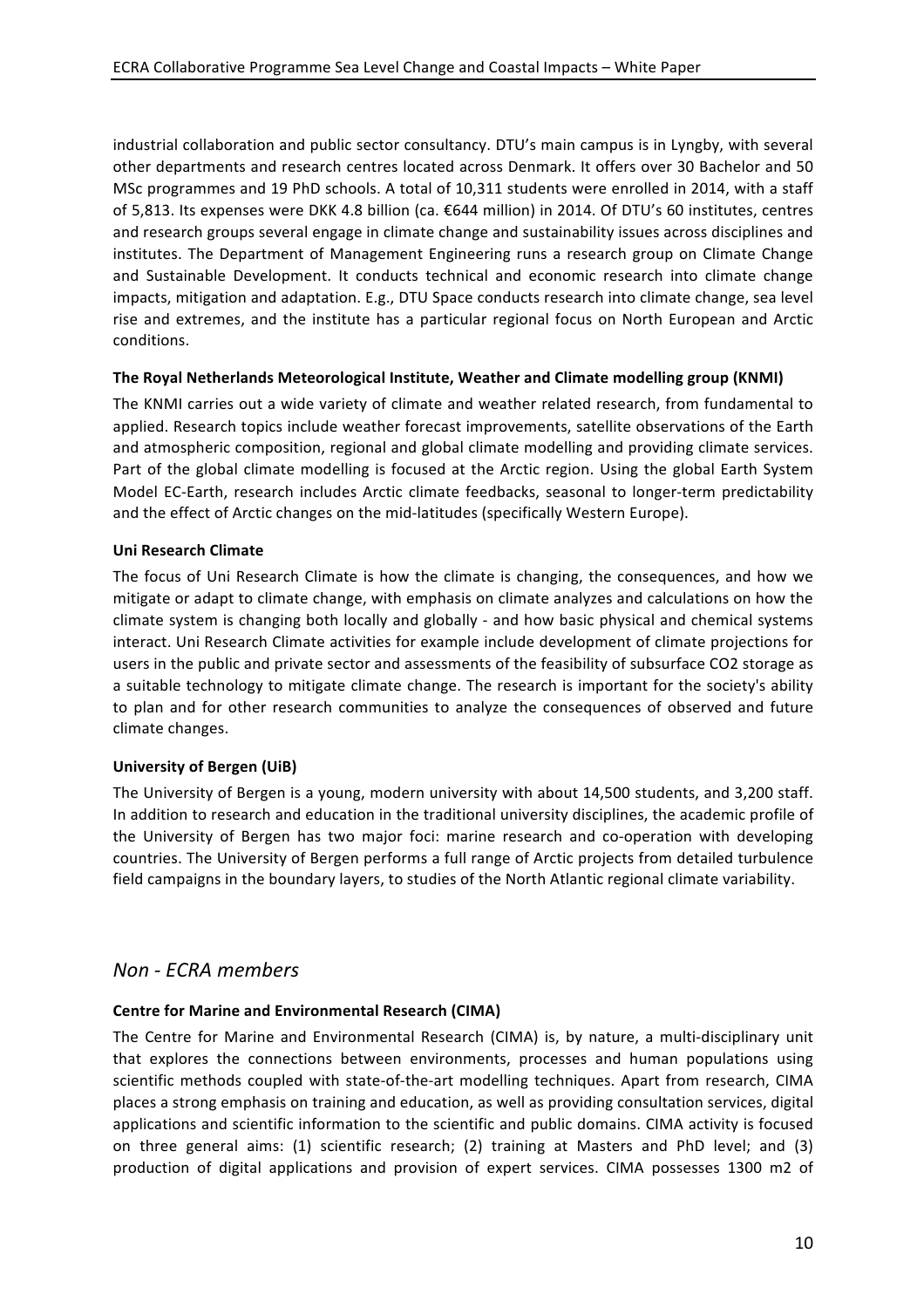laboratory space at the University of the Algarve's Gambelas and Penha Campus, with facilities for toxicology, proteomics, geochemistry, sedimentology, minerology, microbiology, biotechnology, molecular ecology, oceanography, palynology and information technology.

#### Global Climate Forum (GCF)

The Global Climate Forum initiates and performs high-class research on climate change in close interaction with stakeholders. It provides a pluralistic communication platform in the emerging global field of governments, local authorities, businesses, and social movements. This field is made up of linkages that lie beyond traditional ones between academic institutions and the nation states hosting them. It requires a capability to learn from each other in situations where consensus is impossible, perhaps not even desirable. As a key requisite for addressing the climate challenge in this spirit, GCF contributes to a theory of global socio-ecological systems, including the world economy that will enhance the capability to manage climate risks. Within GCF, the department of Adaptation and Social Learning provides support to adaptation policy making and practice around the world through its research on coastal risk assessment, adaptation decision-making and governance.

#### **Institute for Marine and Atmospheric Research Utrecht (IMAU)**

The IMAU is part of Utrecht University and was founded in 1966. It is based in the Faculty of Science, department of Physics and Astronomy, with a significant contribution from the Faculty of Geosciences. There are about 15 staff members to run the undergraduate and graduate teaching programmes and to carry out research projects. The institute employs around 50 PhD's and Postdocs. IMAU consists of 3 chairs: Meteorology, Physical Oceanography and Atmospheric Physics and Chemistry. Research is built on 5 themes: Ice and Climate, Atmospheric Dynamics, Oceans and Climate, Coastal and Shelf Sea Dynamics and Atmospheric Physics and Chemistry. The mission of the Institute is to contribute to the basic science of the oceans, atmosphere and cryosphere. This knowledge is used in studies on climate change and the possible implications for mankind. Sea level research at IMAU is housed in the Ice and Climate group and therefore focuses on the cryospheric contributions to sea-level change (palaeo, present and future).

#### **National Oceanography Centre (NOC)**

The National Oceanography Centre (NOC) undertakes integrated ocean research and technology development from the coast to the deep ocean. It provides long-term marine science capability including: major facilities; sustained ocean observing, mapping and survey; data management, and scientific advice. The NOC is owned by the NERC comprising the UK's leading institution for sea level science, coastal and deep ocean research and technology development. The centre works in close partnership with institutions across the UK marine science community and with national capability delivery partners

#### **Norwegian Mapping Authority (Geodetic Institute and Hydrographic Service)**

The Geodetic Institute is responsible for national geodetic information on which all positioning, measuring, mapping and Earth observation is based. The institute operates a nationwide positioning service using satellite-based GNSS data as well as operating the geodetic observatory at Ny-Ålesund, Svalbard. The institute measures and maintains the national reference frame and plays a key role in work on global reference frames and monitoring our changing planet.

The Hydrographic Service is responsible for preparing and updating nautical charts, and covers all marine and coastal waters in Norway and around Svalbard, as well as polar waters. As well as cartographical work, the Hydrographic Service is also responsible for maintaining the Norwegian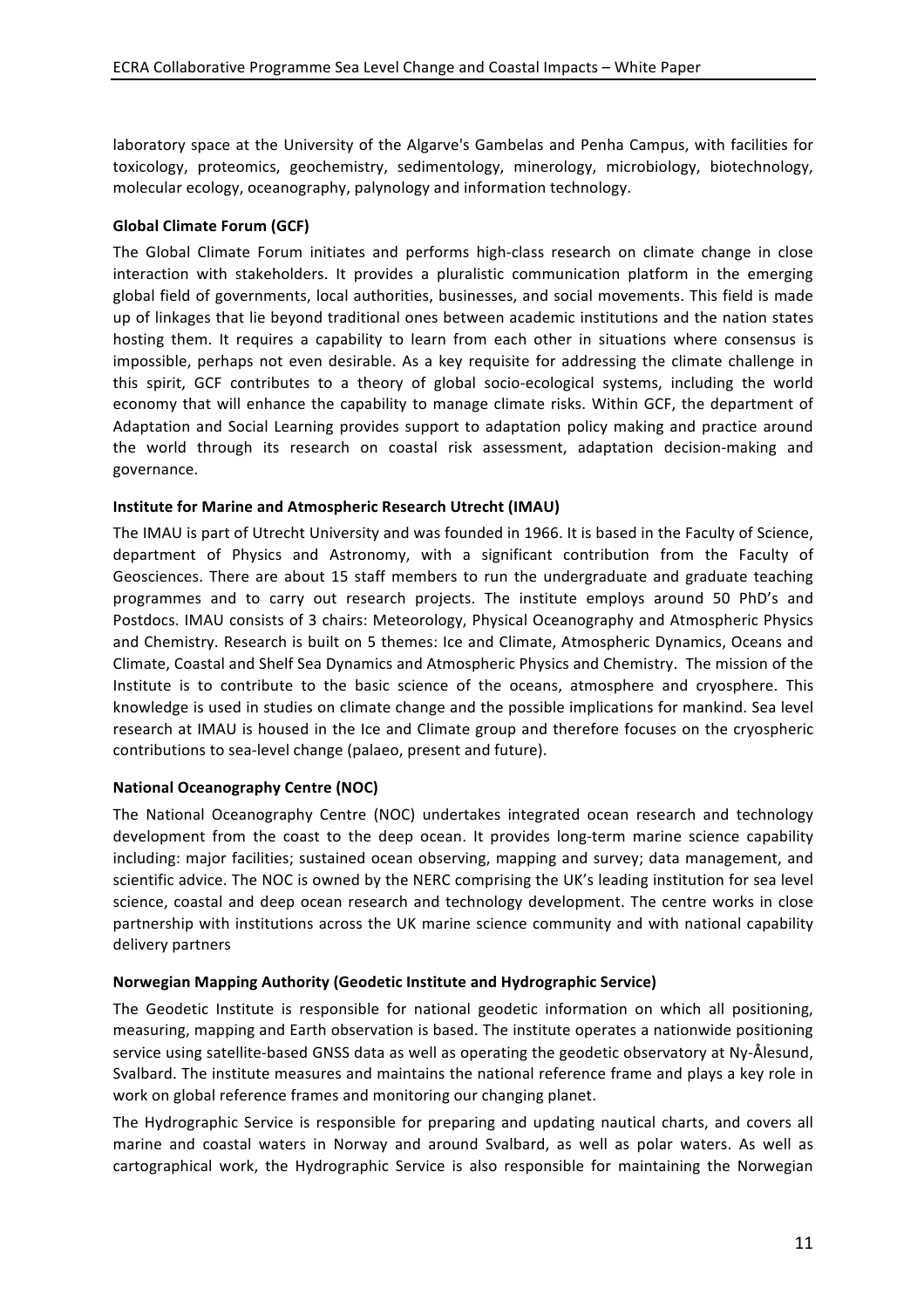Tide Gauge network and for providing information about tides, water level, storm surges and vertical datums. The Hydrographic Service is required to facilitate safe and effective navigation in Norwegian coastal and marine areas. It undertakes this task by gathering, administering, processing and publishing official maritime information to a range of user groups. Data from the Hydrographic Service is used in coastal zone planning and the sustainable management of the marine ecosystem in Norway.

#### University of Central Florida (UCF), Excellence Cluster on Sustainable Coastal Systems

The broad-based research and development cluster integrates science and social needs to address coastal issues and train students in conservation and resource management. It also transforms thinking beyond disciplinary limits and investigates new challenges for the coming century, such as understanding complex local, national and international problems related to anthropogenic and natural changes in coastal systems. The threats and challenges Florida faces are the same that coastal communities around the world face. The solutions, methodologies and technologies developed at UCF will have immediate application to other geographic locations, with the potential to be state-wide and national models for how coastal states should address future environmental and economic challenges and growth opportunities.

#### University of Siegen, Dept. of Hydraulic and Coastal Engineering, Research Institute for Water and **Environment (fwu)**

The Research Institute for Water and Environment (fwu) was founded in 1994 as collaboration between the Dept. of Water Resources Management and Climate Impact Research, Dept. of Sewage and Waster Technologies, and the Dept. of Hydraulic and Coastal Engineering. Since several years interdisciplinary solutions for coastal water engineering issues have been the core competence of the Dept. of Hydraulic and Coastal Engineering. This comprises the understanding current and future sea level changes, the application of univariate and multivariate statistics of extreme sea levels, wind waves, and river runoff, the assessment of compound events, the development of statistical and numerical models of extreme sea levels, and modelling coastal and inland flood risk.

#### **University of Southampton**

The University of Southampton is an internationally renowned Russell Group university and 81st in the QS World University rankings. The University coastal remit covers three faculties, including (i) Engineering and the Environment, (ii) Geography and Ocean and (iii) Ocean and Earth Science. Research topics including sediment processes, surveys, tides, long-term oceanic records and measurements, oceanic processes, remote sensing, sea-level rise, geomorphology, energy, maritime transport, flood risk, impacts of climate change, ports, engineering, governance and management. We specialise in deltas, small islands, rivers, cliffed environments. Our work focuses on pure science, and also the wider implications to society, cross cutting different topics (e.g. with social science, law) in the coastal field. Wider national and international networks within the University, including the Southampton Marine and Maritime Institute (SMMI; joint with Lloyds Register) and the Tyndall Centre for Climate Change Rese.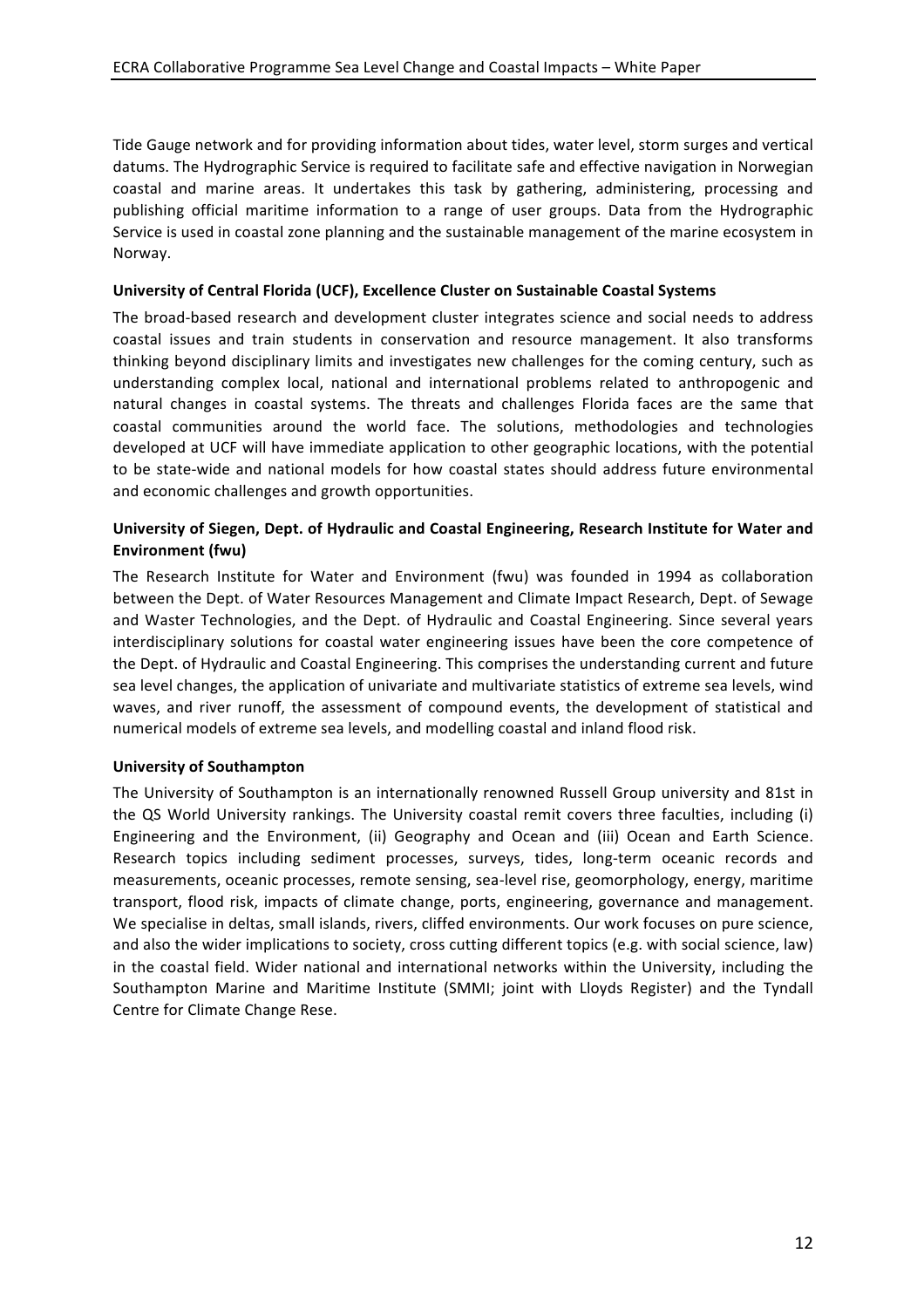# **II.** Expertise in ECRA CP "Sea Level Change and Coastal Impacts"

| <b>Institution</b>                                    | Country             | <b>Expertise (Topics, regional</b><br>focus)                                                                                           | <b>Facilities and relevant projects</b>                                                                                                                                                                                                                                                                                                                                                                                                                                                                                      | <b>Point of contact</b>                                             |  |  |  |  |
|-------------------------------------------------------|---------------------|----------------------------------------------------------------------------------------------------------------------------------------|------------------------------------------------------------------------------------------------------------------------------------------------------------------------------------------------------------------------------------------------------------------------------------------------------------------------------------------------------------------------------------------------------------------------------------------------------------------------------------------------------------------------------|---------------------------------------------------------------------|--|--|--|--|
|                                                       | <b>ECRA Members</b> |                                                                                                                                        |                                                                                                                                                                                                                                                                                                                                                                                                                                                                                                                              |                                                                     |  |  |  |  |
| <b>Danish</b><br>Meteorological<br>Institute<br>(DMI) | <b>DENMARK</b>      | Topics:<br>- Sea level observations (tide<br>gauges, altimetry),<br>Regional and global ocean<br>modelling,<br>- Statistical analysis. | Facilities:<br>3D-regional ocean model for<br>operational sea level forecasts and<br>climate scale studies,<br>Own supercomputer                                                                                                                                                                                                                                                                                                                                                                                             | Torben Schmith<br>(ts@dmi.dk)<br>Kristine S. Madsen<br>(kma@dmi.dk) |  |  |  |  |
|                                                       |                     | Regional focus:<br>- North Sea - Baltic Sea and Arctic<br>Sea/Greenland.                                                               | Projects:<br>- ABC4CDE (Copernicus Climate Change<br>Service on Assuring Best practices for<br>Climate model Data Evaluation),<br><b>Baltic Sea Checkpoint (EMODNET</b><br>project including reconstruction of<br>last century sea level),<br>Copernicus Baltic Monitoring and<br>Forecasting Centre leaders and<br>operational model providers,<br>eSACP (NordFORSK project on<br><b>Statistical Analysis of Climate</b><br>Projections),<br>eSurge (recently finished ESA project<br>on earth observations for storm surge |                                                                     |  |  |  |  |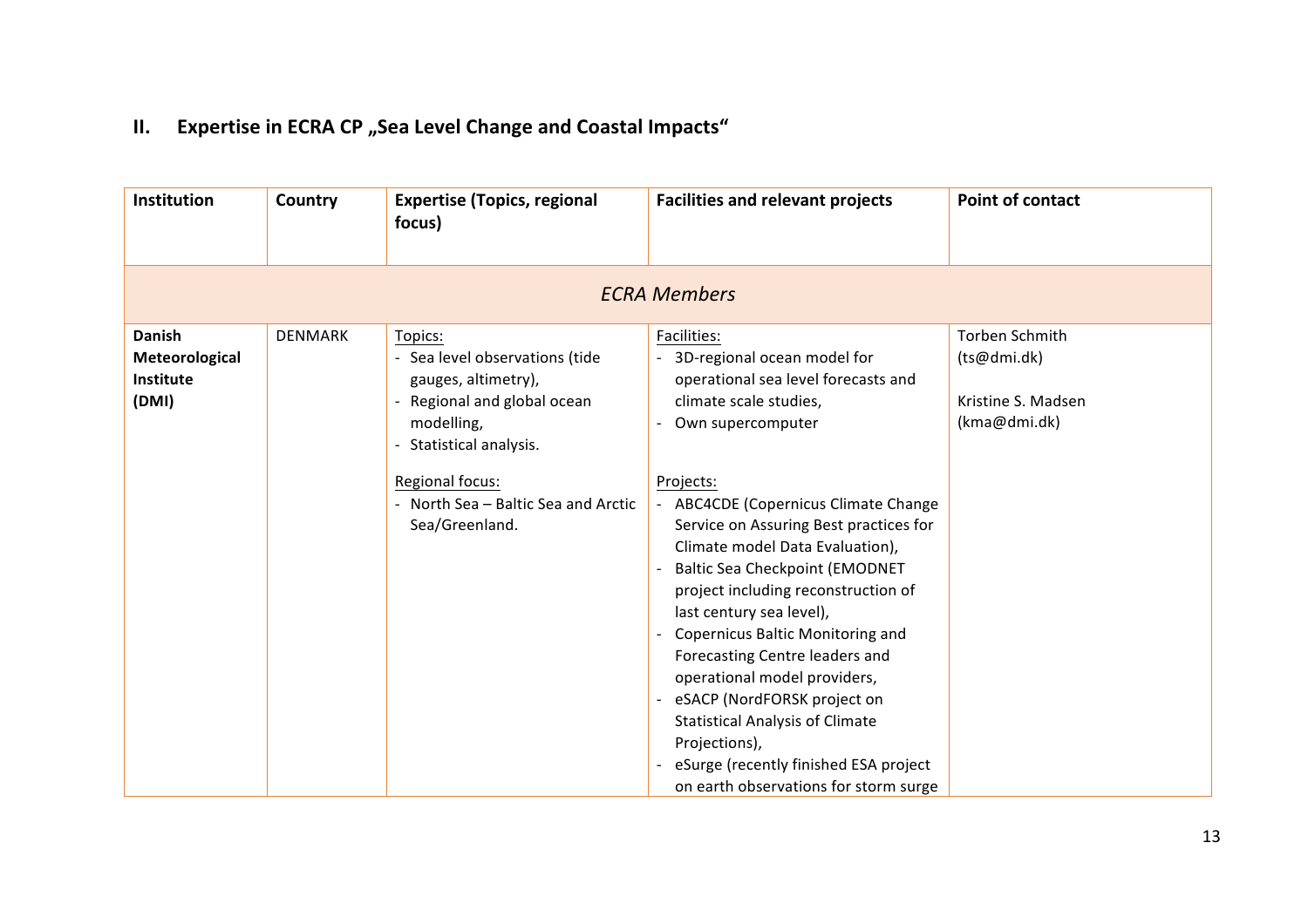|                                                                                                                                      |                                  |                                                                                                                                                                                                                            | monitoring and modelling),<br>- VARSKO (national storm surge<br>inundation project).                                                                                                                                                                       |                                                                                             |
|--------------------------------------------------------------------------------------------------------------------------------------|----------------------------------|----------------------------------------------------------------------------------------------------------------------------------------------------------------------------------------------------------------------------|------------------------------------------------------------------------------------------------------------------------------------------------------------------------------------------------------------------------------------------------------------|---------------------------------------------------------------------------------------------|
| <b>Delft University</b><br>of Technology,<br><b>TU Delft Climate</b><br><b>Institute</b><br>(TU Delft)                               | <b>THE</b><br><b>NETHERLANDS</b> | Topics:<br>- Sea level observations and<br>budgets,<br>- Vertical land motion<br>observations,<br>- Numerical modelling of solid<br>earth deformation and sea level<br>fingerprints.                                       |                                                                                                                                                                                                                                                            | <b>Riccardo Riva</b><br>(R.E.M.Riva@tudelft.nl)                                             |
| <b>GEOMAR-</b><br><b>Helmholtz Centre</b><br>for Ocean<br><b>Research Kiel,</b><br>Germany                                           | <b>GERMANY</b>                   | Topics:<br>- Ocean circulation and climate<br>Dynamics,<br>Internal climate variability,<br>- Uncertainty in climate<br>projections,<br>- Ocean and atmosphere<br>modelling.<br>Regional focus:<br>- Tropical Regions.     | Projects:<br>BMBF RACE (No. 03F0651B),<br>EU FP7 NACLIM (grant agreement no.<br>308299),<br><b>European Union's PREFACE</b><br>(FP7/2007-2013, no. 603521),<br>SPACES/SACCUS (No. 03G0837A),<br>RACE II Project of BMBF (Grant<br>Agreement No. 03F0729C). | Mohammad Hadi Bordbar<br>(mbordbar@geomar.de)                                               |
| Helmholtz-<br>Zentrum<br>Geesthacht<br><b>Centre for</b><br><b>Materials and</b><br><b>Coastal Research,</b><br><b>Germany (HZG)</b> | <b>GERMANY</b>                   | Topics:<br>- Sea level observations,<br>- Numerical modelling and<br>statistical analysis of coastal sea<br>level variability with a focus on<br>extremes,<br>Local and regional research on<br>the needs and questions of | <b>Facilities:</b><br>In-house numerical modelling of<br>mean and extreme sea level and wave<br>dynamics for the past decades and<br>potential future developments<br>(regionally limited),<br>Baltic Earth working group on sea<br>level dynamics,        | Katja Woth<br>(katja.woth@hzg.de)<br>Insa Meinke (climate services)<br>(Insa.Meinke@hzg.de) |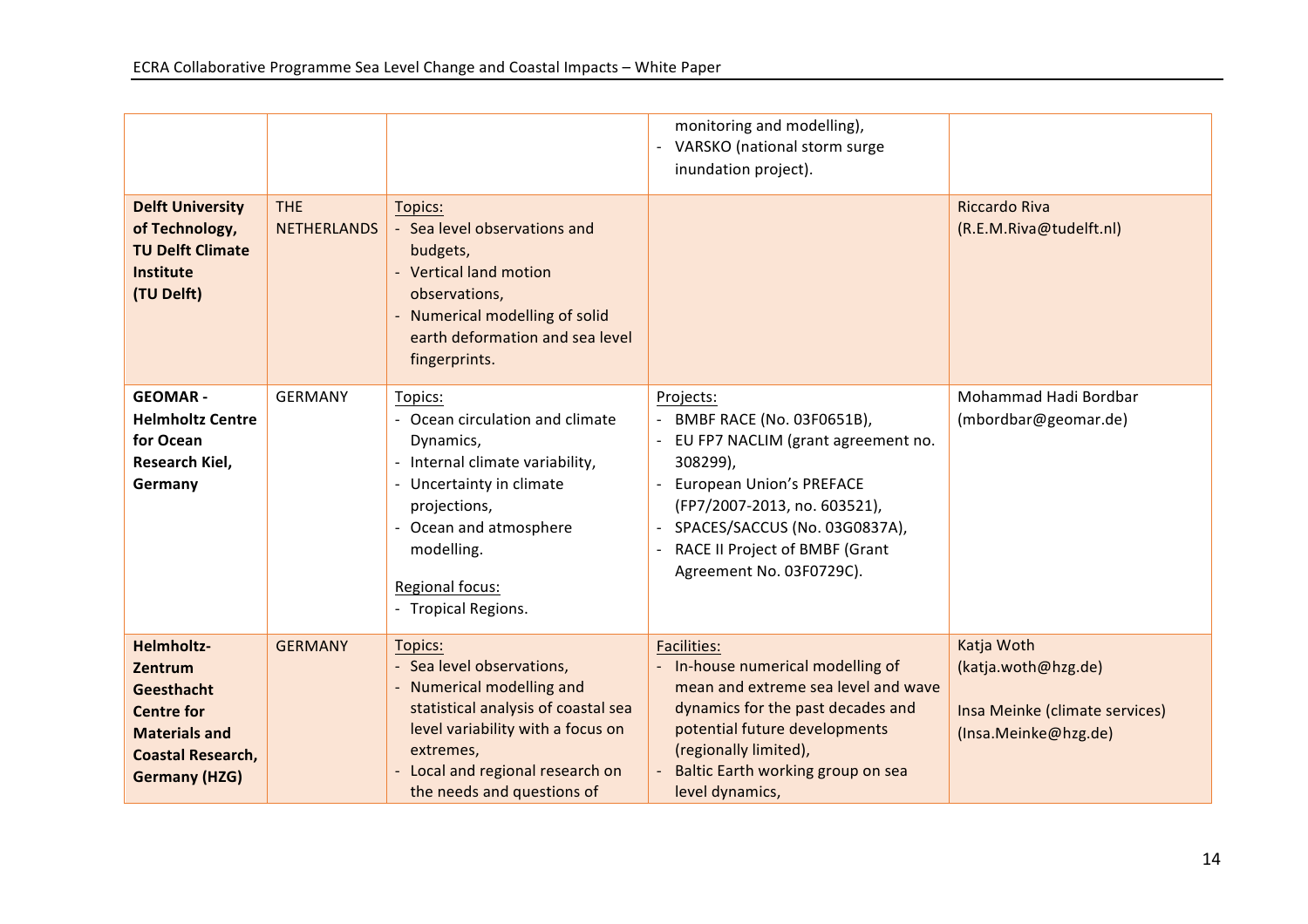|                                                                                                                                                                 |               | stakeholder/decision maker,<br>implementation of regional<br>climate change assessment<br>reports (e.g., BACC, NOSCA),<br>climate service for Northern<br>Germany.<br><b>Regional focus:</b><br>- Coasts of North Sea,<br>- Baltic and South East Asia.                                                                                                                                                                                     | - Northern German climate office.<br><b>EU Projects:</b><br>a) with focus on wave and storm surge<br>climate:<br>WASA, STOWASUS, HIPOCAS,<br>PRUDENCE, THESEUS (finished)<br>b) with focus on storm surge extremes<br>and on adaptation and climate<br>service strategies: RISES-AM, ECLISE,<br><b>EUCLEIA</b> |                                                                                                                                                                                                                    |
|-----------------------------------------------------------------------------------------------------------------------------------------------------------------|---------------|---------------------------------------------------------------------------------------------------------------------------------------------------------------------------------------------------------------------------------------------------------------------------------------------------------------------------------------------------------------------------------------------------------------------------------------------|----------------------------------------------------------------------------------------------------------------------------------------------------------------------------------------------------------------------------------------------------------------------------------------------------------------|--------------------------------------------------------------------------------------------------------------------------------------------------------------------------------------------------------------------|
| <b>Italian National</b><br><b>Agency for New</b><br>Technologies,<br><b>Energy and</b><br><b>Sustainable</b><br><b>Economic</b><br><b>Development</b><br>(ENEA) | <b>ITALY</b>  | Topics:<br>- Mediterranean thermohaline<br>circulation (MTHC),<br>- Ocean General Circulation<br>Models,<br>- Internal Tides,<br>- Waves,<br>- Paleoclimatology (sea level<br>variations),<br>- Ocean, atmosphere, and climate<br>modelling (both at regional and<br>global scales).<br>Regional focus:<br>- Mediterranean,<br>- Tyrrhenian Sea, Strait of<br>Gibraltar,<br>- Turkish Strait System (Boshorus-<br>Marmara Sea-Dardanelles). | EU Projects:<br>- CLIM-RUN (concluded),<br>CRESCENDO,<br>SPECS,<br>IMPACT2C,<br><b>COPERNICUS.</b><br>Other:<br>Projects on its hydrological cycle<br>(HyMeX),<br>Regional climate modelling (Med-<br>CORDEX) and on providing climate<br>services at local scales.                                            | Gianmaria Sannino, co-chair of CP<br>Sea Level and coastal impacts<br>(gianmaria.sannino@enea.it)<br>Giovanna Pisacane<br>(giovanna.pisacane@enea.it)<br><b>Fabrizio Antonioli</b><br>(fabrizio.antonioli@enea.it) |
| <b>Nansen</b>                                                                                                                                                   | <b>NORWAY</b> | Topics:                                                                                                                                                                                                                                                                                                                                                                                                                                     | <b>Facilities</b>                                                                                                                                                                                                                                                                                              | Jan Even Øie Nilsen, Co-chair of CP                                                                                                                                                                                |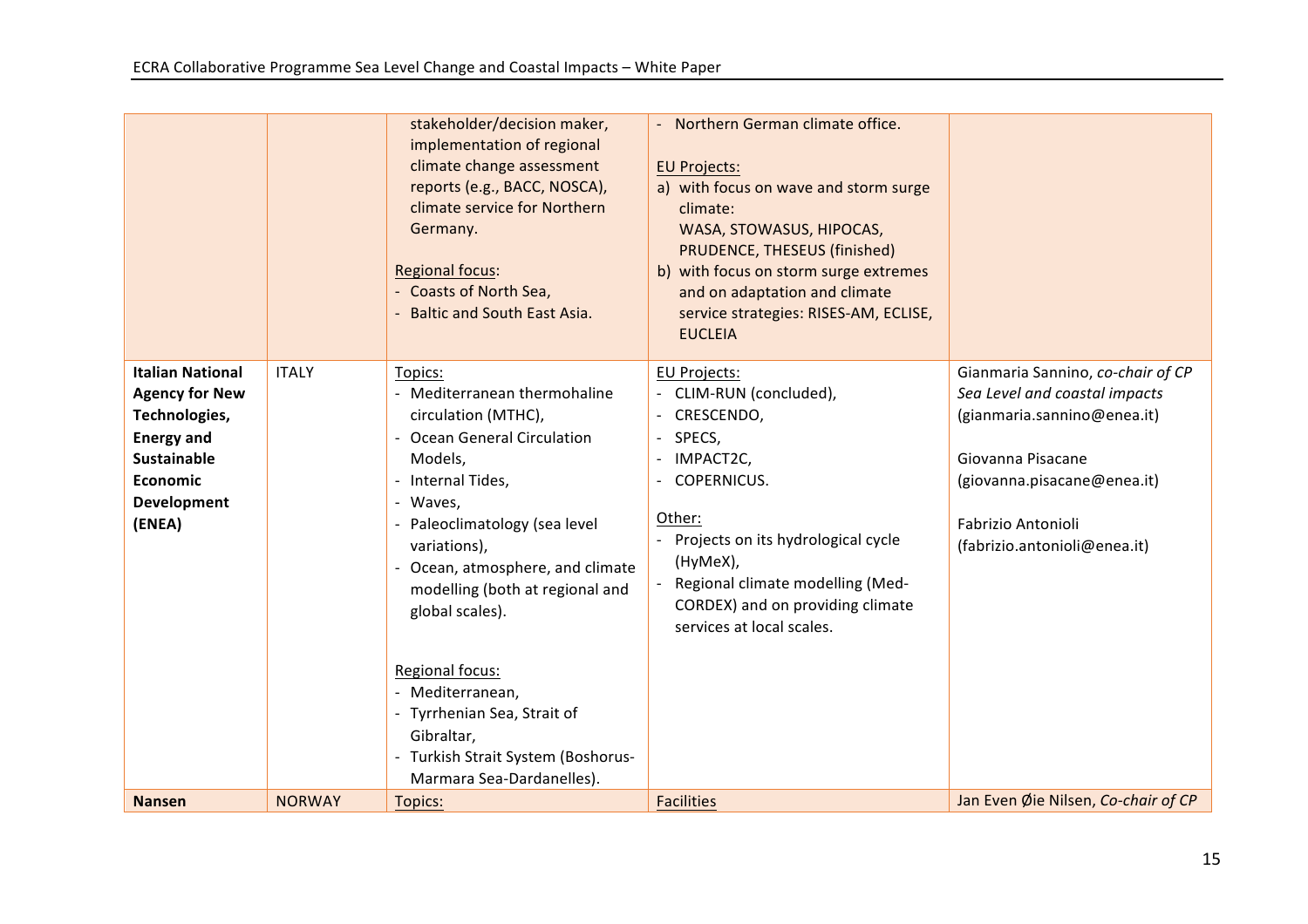| <b>Environmental</b><br>and Remote<br><b>Sensing Center</b><br>(NERSC)/Bjerknes<br><b>Centre for</b><br><b>Climate Research</b><br>(BCCR) |               | - Climate modelling,<br>- Ocean and coastal remote<br>sensing,<br>- Regional sea level change<br>- Thermohaline circulation in the<br>Nordic Seas,<br>- High-resolution forecasting  | Norwegian Earth System Model<br>(NorESM),<br>Norwegian Climate Prediction Model<br>(NorCPM) and TOPAZ; also includes<br>MICOM and HYCOM systems.                                                                         | Sea Level and coastal impacts<br>(even@nersc.no)<br><b>Francois Counillon</b><br>(francois.counillon@nersc.no)<br>Johnny A. Johannessen |
|-------------------------------------------------------------------------------------------------------------------------------------------|---------------|--------------------------------------------------------------------------------------------------------------------------------------------------------------------------------------|--------------------------------------------------------------------------------------------------------------------------------------------------------------------------------------------------------------------------|-----------------------------------------------------------------------------------------------------------------------------------------|
|                                                                                                                                           |               | regional systems, data<br>assimilation.                                                                                                                                              | <b>EU Projects:</b><br>- ESA CCI Sea level<br><b>Other Projects:</b>                                                                                                                                                     | (johnny.johannessen@nersc.no)<br>Léon Chafik (UiBergen, BCCR)                                                                           |
|                                                                                                                                           |               | <b>Regional focus:</b><br>- Mainly on northern Europe and<br>polar regions, with activity also<br>in Gulf of Mexico,<br>- South China Sea,<br>- Indian Ocean, and Agulhas<br>Region. | - iNcREASE,<br><b>NoRthern European and Arctic Sea</b><br>IEvel,<br>SEALEV (Sea Level Change and Ice<br>Sheet Dynamics),<br>NORMAP (Norwegian Satellite Earth<br>Observation Database for Marine and<br>Polar Research). | (leonchafik@gmail.com)                                                                                                                  |
| Norwegian<br><b>Mapping</b><br>Authority,<br><b>Geodetic</b><br>Institute                                                                 | <b>NORWAY</b> | Topics:<br>- Post glacial rebound,<br>Sea level,<br>- Geodetic data.<br>Regional focus:<br>- Norway.                                                                                 | Facilities:<br>- Geodetic observatory Svalbard,<br>Permanent GNSS network.                                                                                                                                               | Matthew J.R. Simpson<br>(matthew.simpson@kartverket.no)                                                                                 |
| <b>Norwegian</b><br><b>Mapping</b><br>Authority,<br>Hydrographic                                                                          | <b>NORWAY</b> | Topics:<br>- Tides,<br>- Extreme sea levels.                                                                                                                                         | <b>Facilities:</b><br>- Norwegian tide gauge network.                                                                                                                                                                    | Oda R. Ravndal<br>(oda.ravndal@kartverket.no)<br>Hilde S. Borck                                                                         |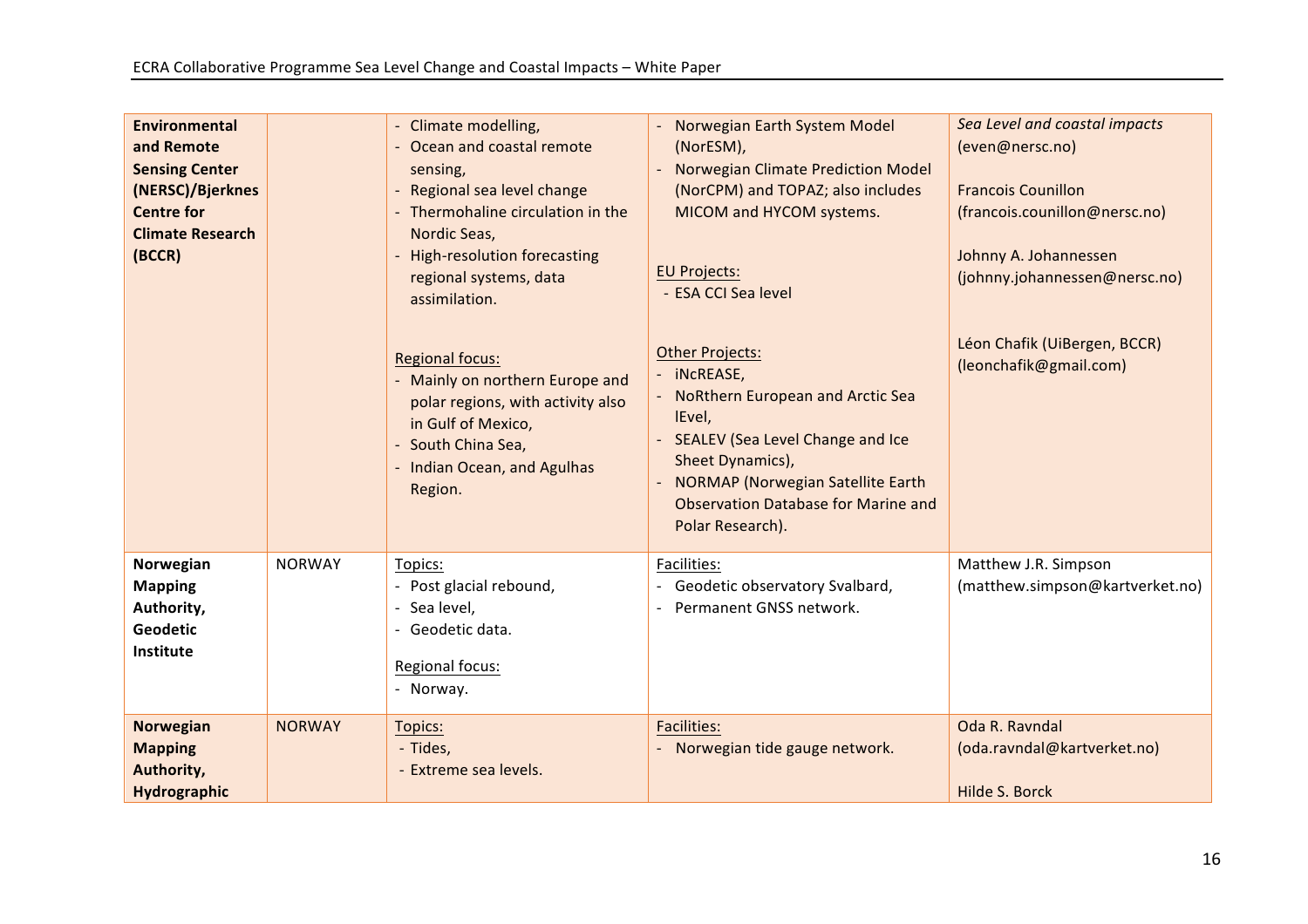| <b>Service</b>                                                    |                | <b>Regional focus:</b><br>- Norway                                                                                                                                                                                                                                 |                                                                                                                                                                                                                                                                                                                                                                                                                                                                                          | (Hilde.Sande.Borck@kartverket.no)                                                          |
|-------------------------------------------------------------------|----------------|--------------------------------------------------------------------------------------------------------------------------------------------------------------------------------------------------------------------------------------------------------------------|------------------------------------------------------------------------------------------------------------------------------------------------------------------------------------------------------------------------------------------------------------------------------------------------------------------------------------------------------------------------------------------------------------------------------------------------------------------------------------------|--------------------------------------------------------------------------------------------|
| Swedish<br>Meteorological<br>and Hydrological<br>Institute (SMHI) | SWEDEN         | Topics:<br>- Climate modelling,<br>- Ocean modelling,<br>- Regional mean sea level<br>changes,<br>- Changes in extreme sea levels.<br>Regional focus:<br>- Baltic Sea,<br>- North Sea.                                                                             | Facilities:<br>Swedish tide gauge network,<br>Regional coupled atmosphere-ocean<br>model (RCA4-NEMO),<br>Regional 3d ocean model (NEMO-<br>NORDIC).<br>Projects:<br>- Hazard Support (funded by Swedish<br>Contingencies Agency),<br>Flooding risks in present and future<br>climate (funded by Länsförsäkringar,<br>insurance company research fund),<br><b>Governmental Commission to</b><br>produce national guidance for<br>producing dimensional sea level at<br>the Swedish coast. | Helén Andersson<br>(Helen.Andersson@smhi.se)<br>Anette Jönsson<br>(anette.jonsson@smhi.se) |
| <b>Technical</b><br><b>University of</b><br><b>Denmark (DTU)</b>  | <b>DENMARK</b> | Topics:<br>- Climate change and sustainable<br>development,<br>Extremes,<br>- Coastal hazards,<br>- Impacts and risks,<br>- Climate (ocean/land/<br>atmosphere) monitoring e.g.,<br>from satellite altimetry,<br>- Geodesy and isostasy.<br><b>Regional focus:</b> | Projects:<br>- ICE-ARC (EU FP7),<br>- LOTUS (Preparing Land and Ocean<br>Take Up from Sentinel-3),<br>- Cryosat 4 Plus (ESA).                                                                                                                                                                                                                                                                                                                                                            | Per Knudsen<br>(pk@space.dtu.dk)<br>Carlo Sass Sørensen<br>(carlos@space.dtu.dk)           |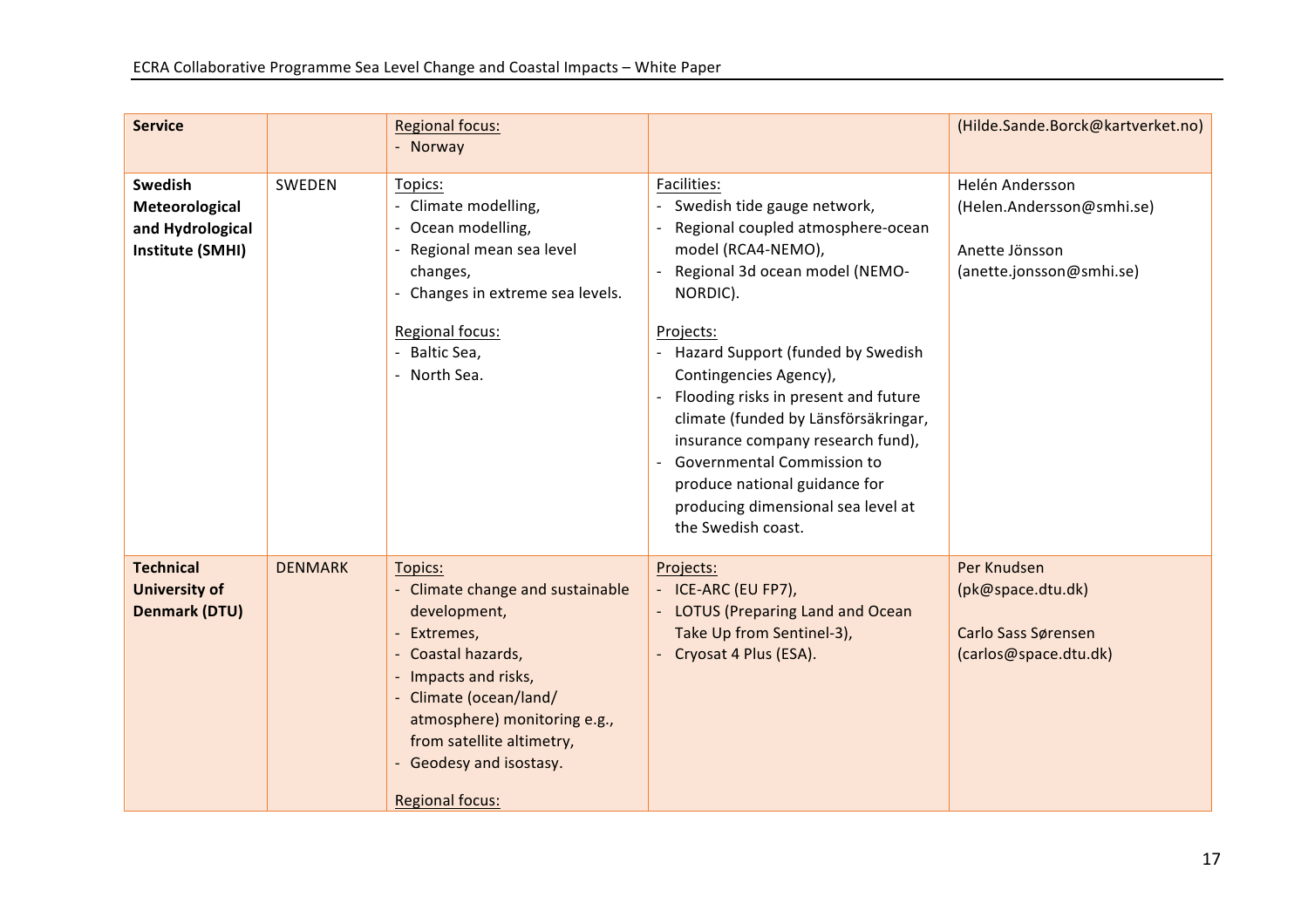| <b>The Royal</b><br><b>Netherlands</b><br>Meteorological                        | <b>THE</b><br><b>NETHERLANDS</b> | Topics:<br>- Global climate modelling with<br>EC-EARTH,                                                                                                      |                                                                                                                                                                                               | Dewi Le Bars<br>(dewi.le.bars@knmi.nl)    |  |  |
|---------------------------------------------------------------------------------|----------------------------------|--------------------------------------------------------------------------------------------------------------------------------------------------------------|-----------------------------------------------------------------------------------------------------------------------------------------------------------------------------------------------|-------------------------------------------|--|--|
| Institute,<br><b>Weather and</b><br><b>Climate</b><br>modelling group<br>(KNMI) |                                  | - Regional ocean modelling with<br>ROMS,<br>- Sea level projection using<br>individual contributions.<br>Regional focus:<br>- European coast, and in         |                                                                                                                                                                                               |                                           |  |  |
| <b>University of</b>                                                            | <b>NORWAY</b>                    | particular the Dutch coast.<br>Topics:                                                                                                                       | Projects:                                                                                                                                                                                     | <b>Håvard Haarstad</b>                    |  |  |
| <b>Bergen (UiB)</b>                                                             |                                  | - Human geography,<br>- Governance,<br>- Cities,<br>- Social change,<br>- Societal<br>transformation.<br><b>Regional Focus:</b><br>- Northern Europe/Norway. | - European cities as actors in climate<br>and energy transformations (Bergen<br>Research Foundation),<br>- GOVLAND: Legal governance in land<br>use planning (Research Council of<br>Norway). | (Havard.Haarstad@uib.no)                  |  |  |
| <b>Non - ECRA Members</b>                                                       |                                  |                                                                                                                                                              |                                                                                                                                                                                               |                                           |  |  |
| <b>Centre for</b><br><b>Marine and</b><br><b>Environmental</b>                  | <b>PORTUGAL</b>                  | Topics:<br>- Coastal processes,<br>- Coastal management,                                                                                                     | <b>Facilities:</b><br>- 2D numerical model for hydro and<br>morphology,<br>Simulating the impacts of sea-level                                                                                | <b>Rita Carrasco</b><br>(azarcos@ualg.pt) |  |  |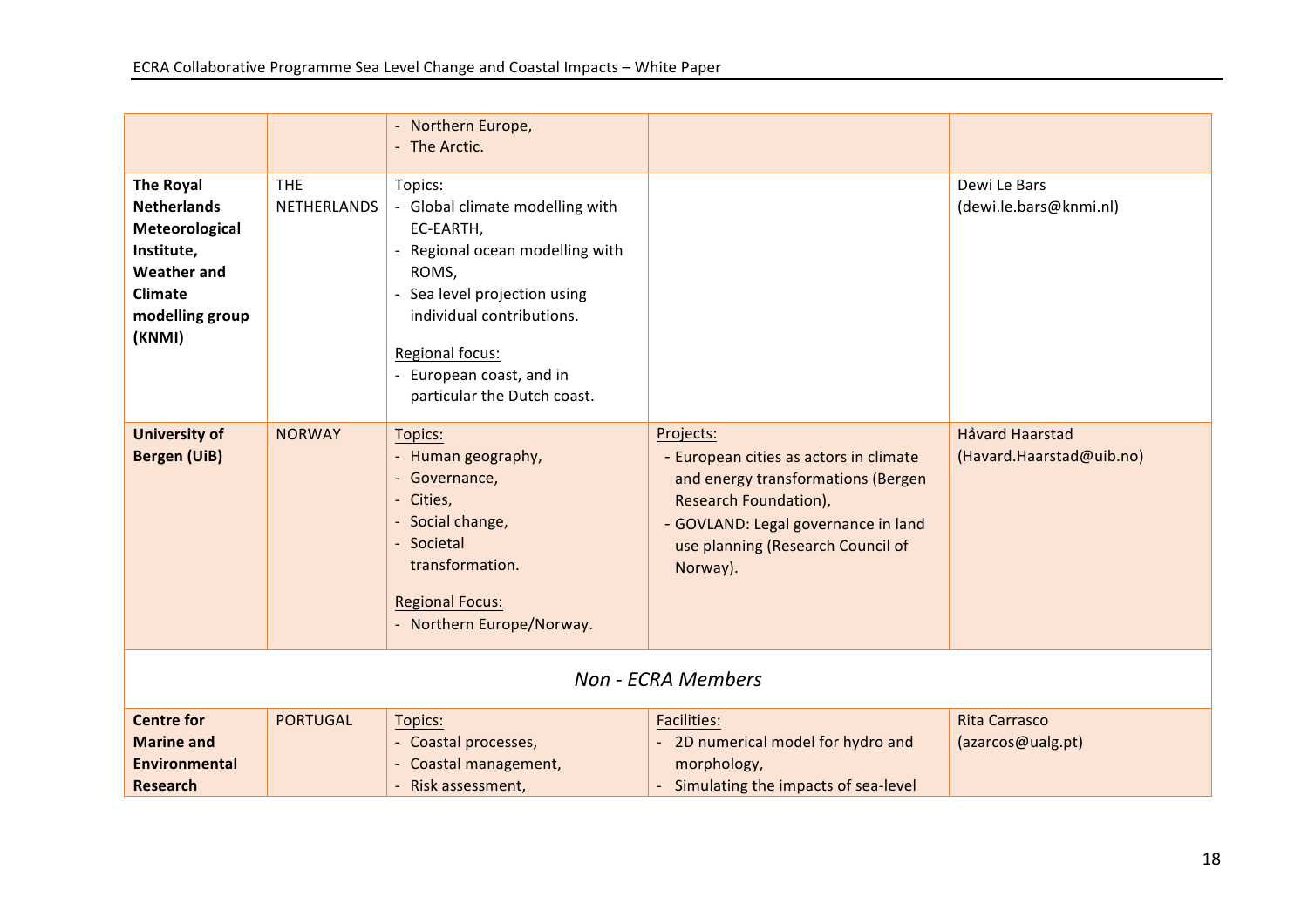| (CIMA)                                                                                               |                                  | - Numerical modelling.                                                                                                                                                                                                                                                                               | rise in a coastal lagoon, at different<br>timescales.                                                                                                                                                                                                                                                                                               |                                                                                            |
|------------------------------------------------------------------------------------------------------|----------------------------------|------------------------------------------------------------------------------------------------------------------------------------------------------------------------------------------------------------------------------------------------------------------------------------------------------|-----------------------------------------------------------------------------------------------------------------------------------------------------------------------------------------------------------------------------------------------------------------------------------------------------------------------------------------------------|--------------------------------------------------------------------------------------------|
| <b>Global Climate</b><br>Forum (GCF)                                                                 | Germany                          | Topics:<br>- Governance of human-<br>environment interactions,<br>Coastal risk and adaptation<br>assessment,<br>- Adaptation decision making,<br>Economics of coastal adaptation,<br>- Financing of adaptation.<br>Regional focus:<br>None                                                           | Facilities:<br>DIVA Modeling framework (Dynamic<br>and Interactive Vulnerability<br>Assessment) for assessing coastal<br>impacts and adaptation.<br><b>EU Projects:</b><br>- Coastal adaptation: RISES-AM,<br>GREEN-WIN,<br>Green economy and financial risks:<br>SIMPOL, SYMPHONY, CoeGSS<br>Other Projects:<br>- Sea-level rise and society (DFG) | Jochen Hinkel<br>(hinkel@globalclimateforum.org)                                           |
| <b>Institute for</b><br><b>Marine and</b><br><b>Atmospheric</b><br><b>Research Utrecht</b><br>(IMAU) | <b>THE</b><br><b>NETHERLANDS</b> | Topics:<br>- Regional ice sheet modelling<br>(RACMO),<br>- Firn modelling,<br>- Automatic Weather Stations<br>deployment on glaciers,<br>- Ice core analysis,<br>- Cryospheric contributions to<br>sea-level change (global and<br>regional).<br><b>Regional focus:</b><br>- Greenland,<br>- Norway, | <b>EU Projects:</b><br>- EPICA,<br>- ice2sea<br>Other projects:<br>- Organization for Scientific Research<br>$(NWO)$ ,<br>Division Earth and Life Sciences (ALW)<br>(e.g. the ALW Open Program and the<br>Netherlands Polar Program.                                                                                                                | Aimée Slangen<br>(aimee.slangen@gmail.com)<br>Roderik van de Wal<br>(r.w.s.vandewal@uu.nl) |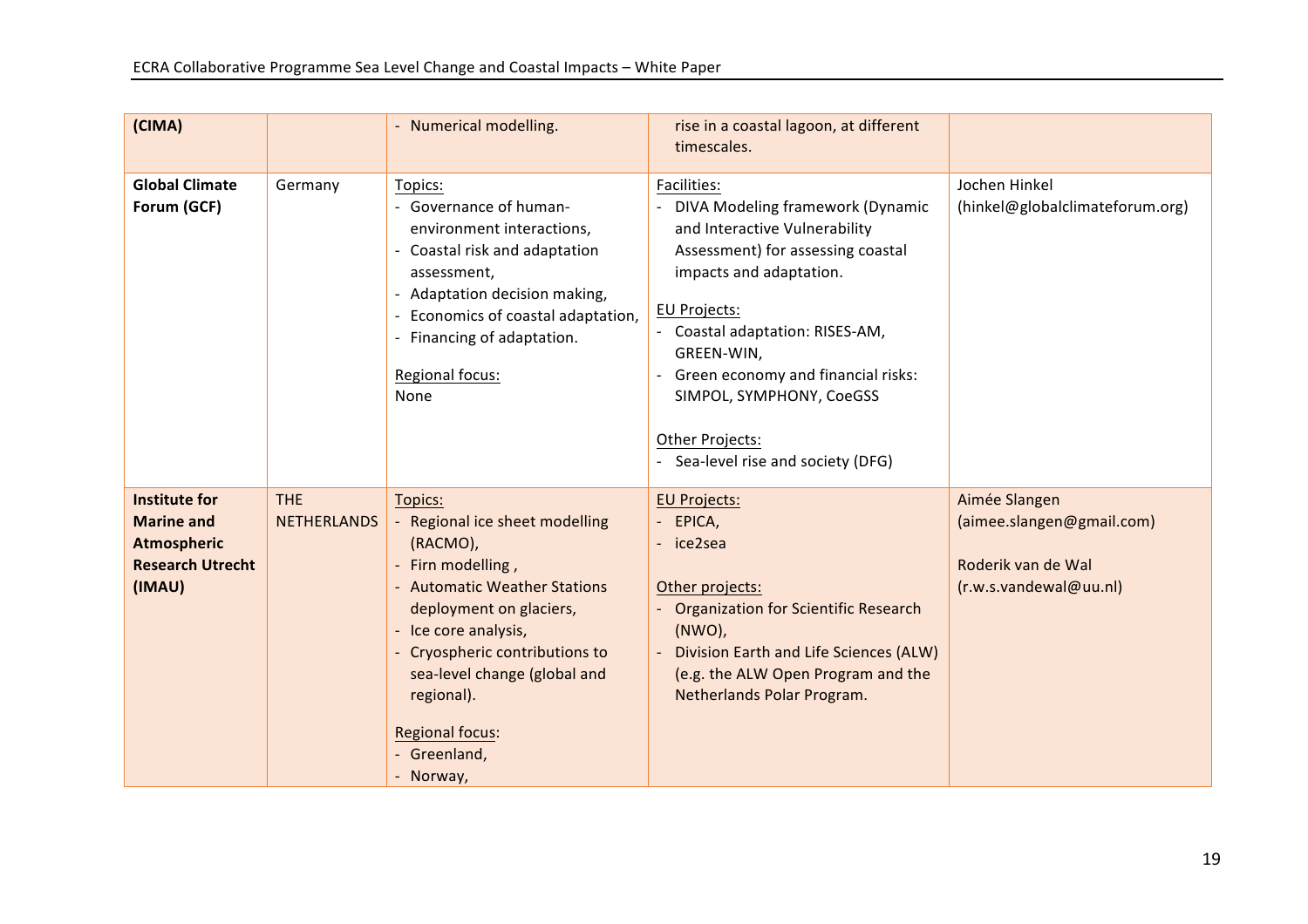|                                                                                                                                                                                                  |                | - Spitsbergen.                                                                                                                                                                                                                                                                                                                                                                                                                 |                                                                                                                                                                                                                                                            |                                                           |
|--------------------------------------------------------------------------------------------------------------------------------------------------------------------------------------------------|----------------|--------------------------------------------------------------------------------------------------------------------------------------------------------------------------------------------------------------------------------------------------------------------------------------------------------------------------------------------------------------------------------------------------------------------------------|------------------------------------------------------------------------------------------------------------------------------------------------------------------------------------------------------------------------------------------------------------|-----------------------------------------------------------|
| <b>National</b><br>Oceanography<br>Centre (NOC)                                                                                                                                                  | <b>UK</b>      | Topics:<br>- Sea level science,<br>- Sea level observations (South<br>Atlantic tide gauge network),<br>Data analysis and tidal analysis<br>for the UK tide gauges,<br>Regional and global ocean<br>modelling,<br>- Global sea level reconstructions<br>- Global and regional sea level<br>projections,<br>Extreme sea levels.<br>Regional focus:<br>- Global sea level and global<br>coastal sea level,<br>European coast, UK. | Facilities:<br>- Permanent Service for Mean Sea<br>Level (PSMSL),<br>British Oceanographic Data Centre,<br>- NEMO global and regional models.<br>Projects:<br>EU project RISES-AM,<br>- NERC project Sea level projections,<br>with warming of 1.5 degree. | Svetlana Jevrejeva<br>(sveta@noc.ac.uk)                   |
| <b>University of</b><br>Siegen, Dept. of<br><b>Hydraulic and</b><br><b>Coastal</b><br>Engineering,<br><b>Research</b><br><b>Institute for</b><br><b>Water and</b><br><b>Environment</b><br>(fwu) | <b>GERMANY</b> | Topics:<br>- Global and regional sea level<br>change,<br>- Sea level variability,<br>Detection and attribution,<br>- Storm surges,<br>- Storminess,<br>- Hydrodynamical models,<br>- Extreme value statistics<br>regionalization,<br>- Multivariate statistics and<br>compound events,                                                                                                                                         | <b>Facilities:</b><br>- Regional hydrodynamic-numerical<br>water level and wave models,<br>Numerical simulation of dam breaks,<br>Statistical-empirical models,<br>Univariate and multivariate extreme<br>value statistics software.                       | Sönke Dangendorf<br>(soenke.dangendorf@uni-<br>siegen.de) |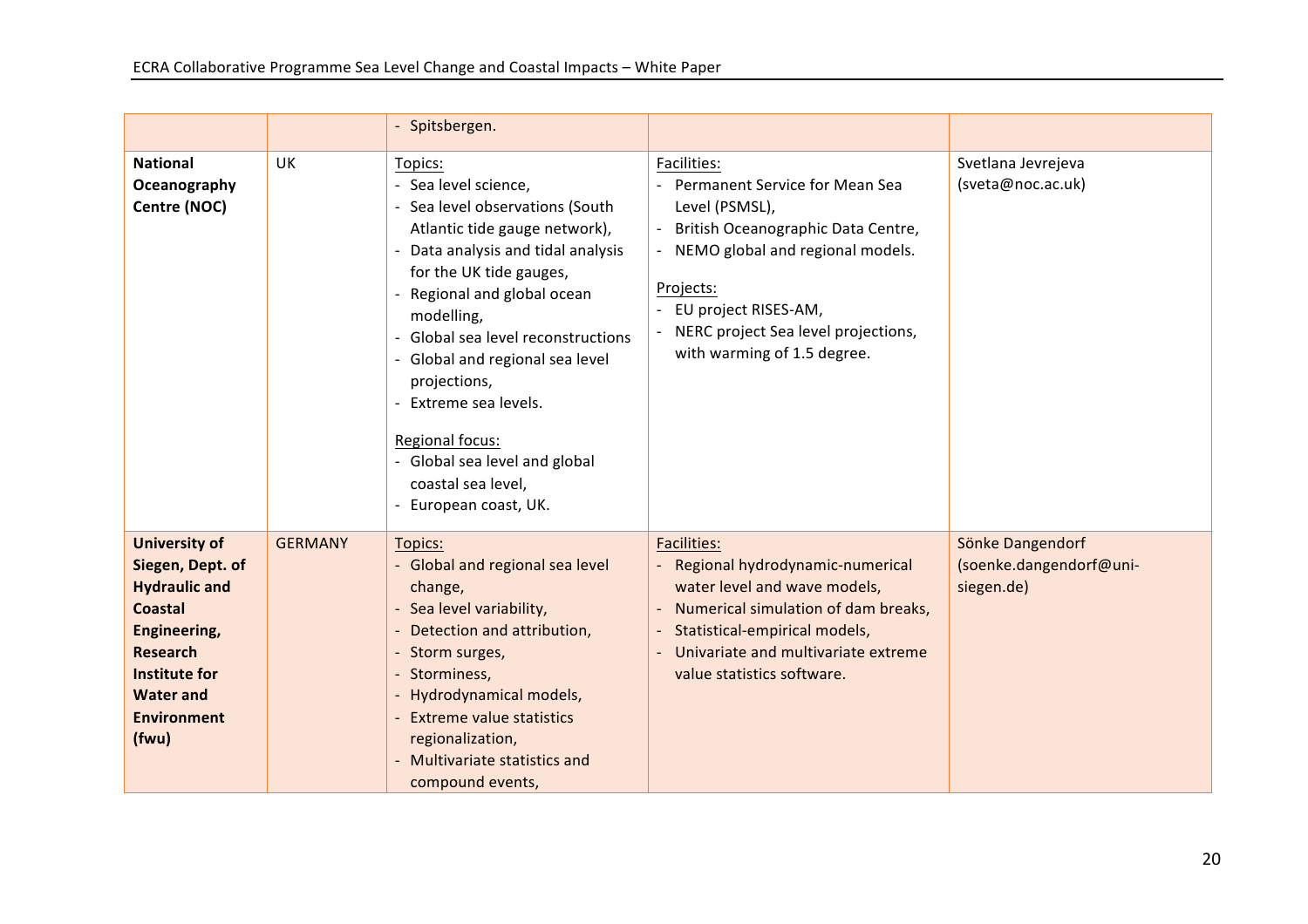|                                                  |    | - Storm surge forecasts,<br>- Flood risk modelling.                                                                                                                                                                                                                                                                                                                                                                                                           |                                                                                                                                                 |                                          |
|--------------------------------------------------|----|---------------------------------------------------------------------------------------------------------------------------------------------------------------------------------------------------------------------------------------------------------------------------------------------------------------------------------------------------------------------------------------------------------------------------------------------------------------|-------------------------------------------------------------------------------------------------------------------------------------------------|------------------------------------------|
| University of<br><b>Central Florida</b><br>(UCF) | US | Topics:<br>- Changes in sea level, storm<br>surges, ocean waves,<br>precipitation, and river<br>discharges,<br>- (coastal-) engineering design<br>concepts,<br>Extreme value analysis<br>- Climate adaptation and<br>resilience,<br>- Integrated coastal vulnerability<br>and risk assessment,<br>- Stochastic and numerical<br>modelling of tides, storm surges,<br>waves, and river flows,<br>- Multi hazards,<br>- Coastal processes and<br>hydrodynamics. | Facilities:<br>New excellence cluster initiative<br>including one cluster (with numerous<br>faculty members) on Sustainable<br>Coastal Systems. | Thomas Wahl<br>(thomaswahl@mail.usf.edu) |